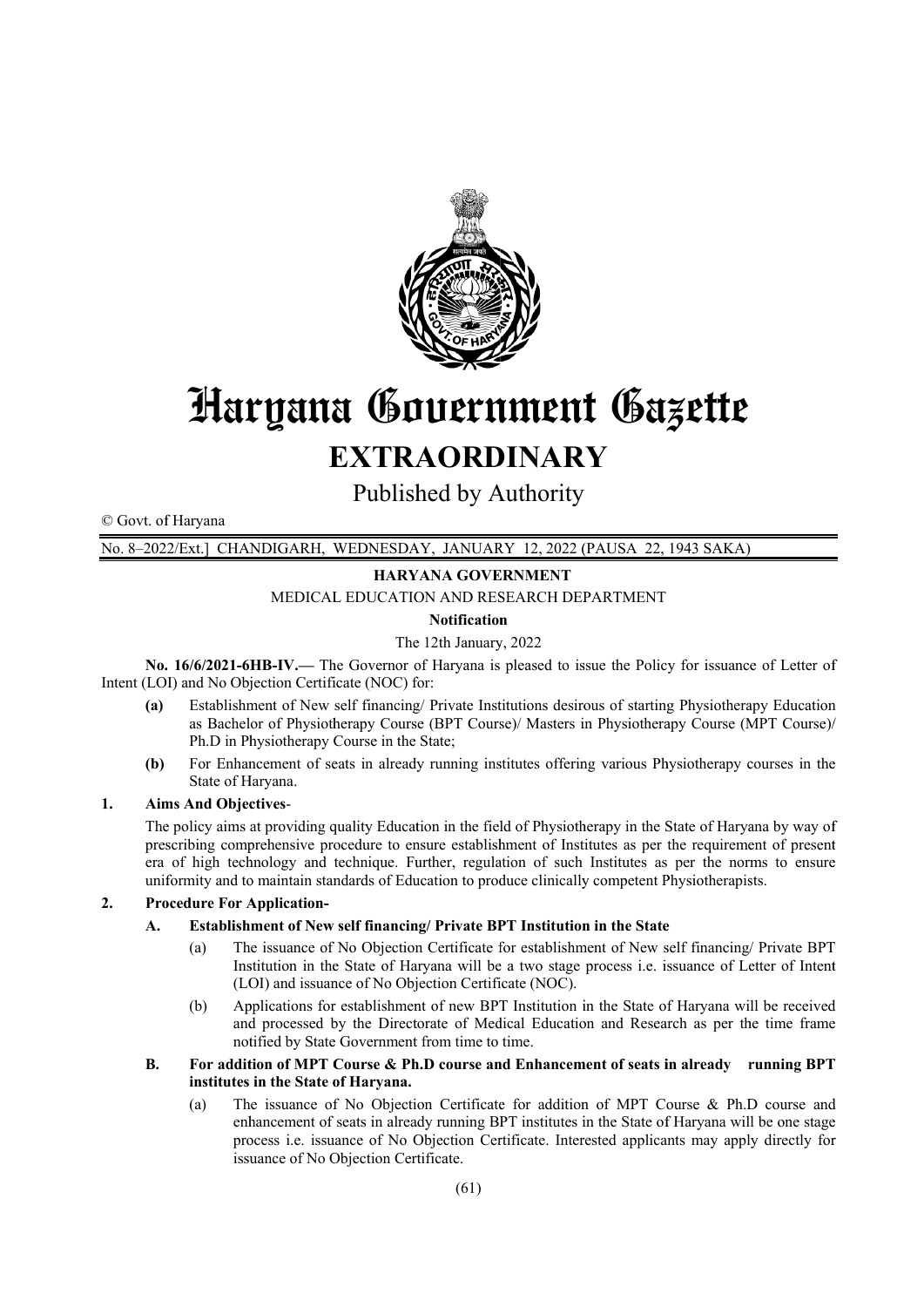- (b) Applications for addition of MPT Course & Ph. D course in the State of Haryana will be received and processed by the Directorate of Medical Education and Research as per the time frame notified by the state Government from time to time.
- (c) Applications for enhancement of seats in already running institutes offering various Physiotherapy courses in the State of Haryana will be received and processed by the Directorate of Medical Education and Research per the time frame notified by the state Government from time to time.

#### **3. Procedure For Issuance Of Letter Of Intent (LOI)/Essential Requirements For Establishment Of New BPT Institution**

#### **i. ELIGIBILITY**

- (a) Any Private Self Financing Educational Trust/Charitable Trust/Society/Company registered under the relevant Act, hereafter referred as applicant will be eligible to apply.
- (b) Applicant can apply for Physiotherapy College only in one district in the entire State.
- (c) An application duly filled in prescribed proforma **(Annexure-A)** will only be considered.
- (d) Processing Fee of Rs. 25,000/- as Non-Refundable fee shall have to be deposited in the account of Haryana State Medical Education Society in the shape of Demand Draft in favour of Member Secretary, Haryana State Medical Education Society along with the application/RTGS/NEFT in A/c no. 33321835884, SBI, SCO-14, Sector-10, Panchkula.

#### **ii. ESSENTIAL REQUIREMENTS**

- (a) **Land:**
	- i. If the course is intended to be started from the premises of NMC permitted/ recognized medical college, no separate land is required. Existing norms of land for medical college will suffice, provided that constructed area/Building norms have been fulfilled as per the requirement.
	- ii. In all other cases, the applicant must provide the land details on which the institution will be established for providing Physiotherapy education. Minimum 1acre land is required for starting the institution. It should be in the name of society/ trust/company applying for the same (sale deed/lease/gift deed etc.).
	- iii. The land should be free from all encumbrances. Affidavit in this regard shall be furnished.
	- iv. Deed- sale deed/lease deed/gift deed etc. shall be furnished duly verified by Revenue Department.
	- v. Map/Aks Sizra of the land shall be furnished duly verified by Revenue Department.
	- vi. Village Map/Location Map/Index Map/Topographic Sketch/City Road Map for easy location/identification of land/Building.
	- vii. Original Land-Use-Certificate/Land Conversion Certificate, allowing the land to be used for educational purpose verified by DTP.

#### (b) **Financial status of the applicant:-**

- i. Sources of financing of capital and revenue expenditure**.**
- ii. Resource projection and its utilization schedule.

#### (c) **Building Plan:-**

- i. Master plan of the proposed site indicating the land use pattern for the proposed institution duly certified by an Architect registered at council.
- ii. Architect must also certify that the proposed plan is as per zonal regulation issued by statutory body and is as per Haryana building Code.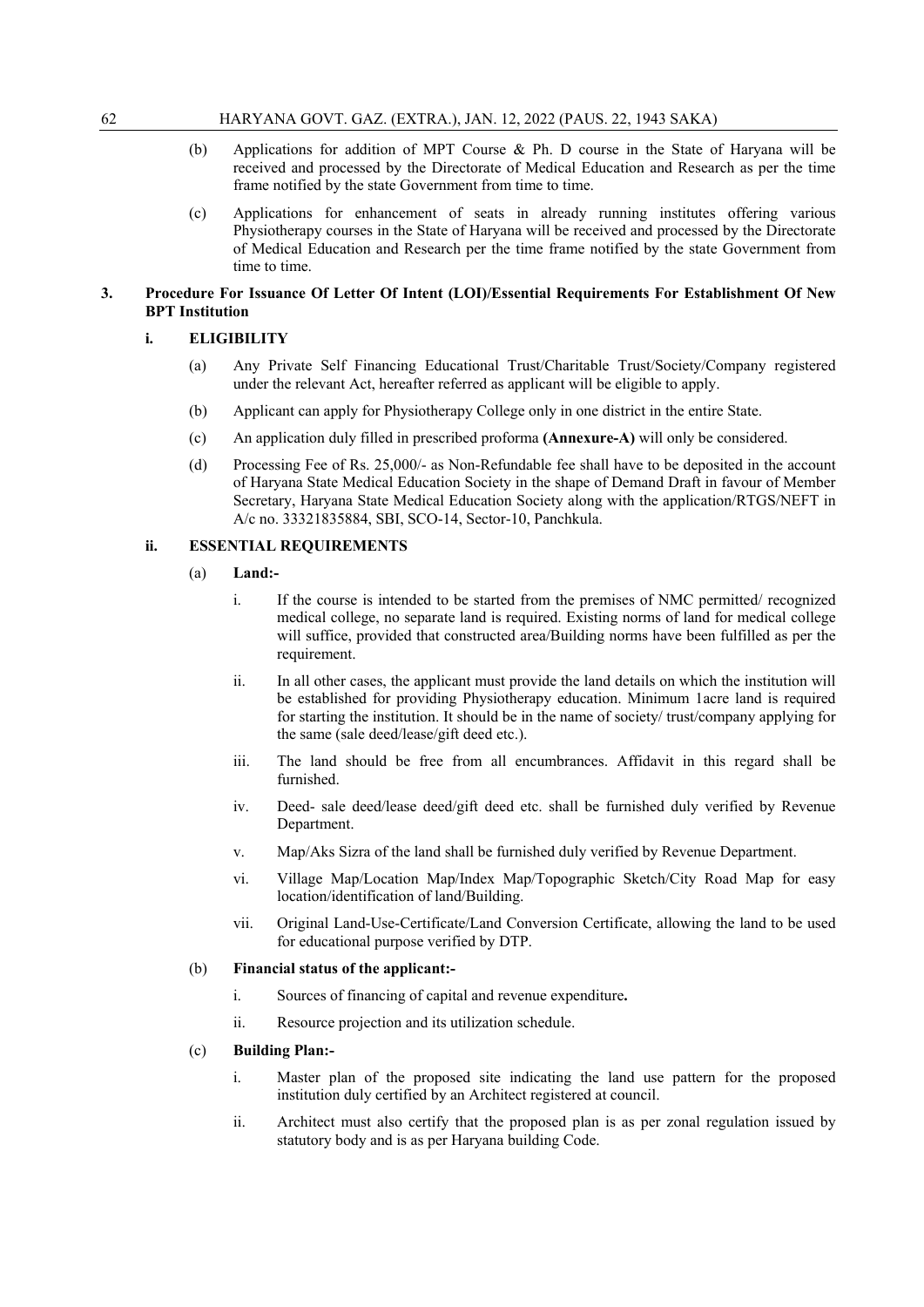#### (d) **Hospital:-**

If the course is intended to be commenced from the premises of MCI/NMC permitted/ recognized Medical College as constituent college, then, there is no requirement for attachment of any other hospital.

 Proof of availability of 300 beds own/attached hospital (Government/Private) for clinical training of 60 students shall be furnished (student: Bed ratio of 1:5). The hospital must be within 30 km radius of the College. College can be attached to maximum five (05) hospitals having indoor and outdoor facility in the following specialties:-

| Sr. No.           | <b>Specialties</b>                                    |
|-------------------|-------------------------------------------------------|
|                   | Orthopedics                                           |
| 2.                | Surgery including plastic surgery and burns           |
| 3.                | Gynecology and Obstetrics                             |
| 4.                | Medicine including rheumatology                       |
| 5.                | Neurology                                             |
| 6.                | Pediatrics                                            |
| 7.                | Respiratory medicine                                  |
| 8.                | Cardiology including critical care and cardiothoracic |
| 9.                | Radiology                                             |
| 10.               | Neurosurgery                                          |
| <b>Total Beds</b> | 300                                                   |

- Student to bed ratio shall be minimum 1:5 per discipline (mandatory) at various hospitals.
- MOU shall be signed by the institute with the affiliated hospital & MOU should be for at least five years. If the hospital is found to be associated/ attached with more than one institute, NOC/LOI shall be withdrawn with immediately.
- The Chairman/President of the Hospital run by society/trust/company must give the Hospital information in prescribed format **(Annexure-B)** and shall submit an undertaking of association with one institute only in prescribed format **(Annexure-C)**.

#### **4. Issue Of Letter Of Intent (LOI)**

- (a) After evaluation of documents, Letter of Intent (LOI) may be issued with approval of the State Government, which shall be valid for three years from the date of issuance of LOI during this 3 year time period the applicant shall apply for No Objection Certificate (NOC) after fulfilling the norms and other conditions prescribed from time to time by the State Government/affiliating University etc. No extension beyond one year counted from the date of expiry of 3 year time period will be given for completion of infrastructure failing which LOI stands cancelled automatically.
- (b) In cases where Letter of Intent is denied for non-fulfillment of norms/minimum standards the applicant will be informed accordingly.
- (c) Mere applying for LOI doesn't confer any right on the applicant for grant of NOC. State Government reserves the right to give NOC or otherwise depending upon its own assessment of requirement of Health care professionals.

#### **5. Essential Requirements for NOC for Establishment of New BPT Institution:**

- (a) The applicant shall apply for grant of No Objection Certificate (NOC) after fulfilling the norms and other conditions prescribed by the State Government from time to time.
- (b) The proposed institution shall be constructed/opened on the land for which LOI is issued. If any discrepancy is found, the NOC/LOI shall be withdrawn in immediate effect.
- (c) The applicant institution must fulfill the minimal norms as stated below:-

#### **College Building:- for one batch of unit size of 60 students**

| <b>Space allotment</b> | Units | Minimum norms | Total        |
|------------------------|-------|---------------|--------------|
| Main Office            |       | $400$ sq.ft.  | $400$ sq.ft. |
| Principal Office       |       | $300$ sq.ft.  | $300$ sq.ft. |
| Professor's Office     |       | $250$ sq.ft.  | $500$ sq.ft. |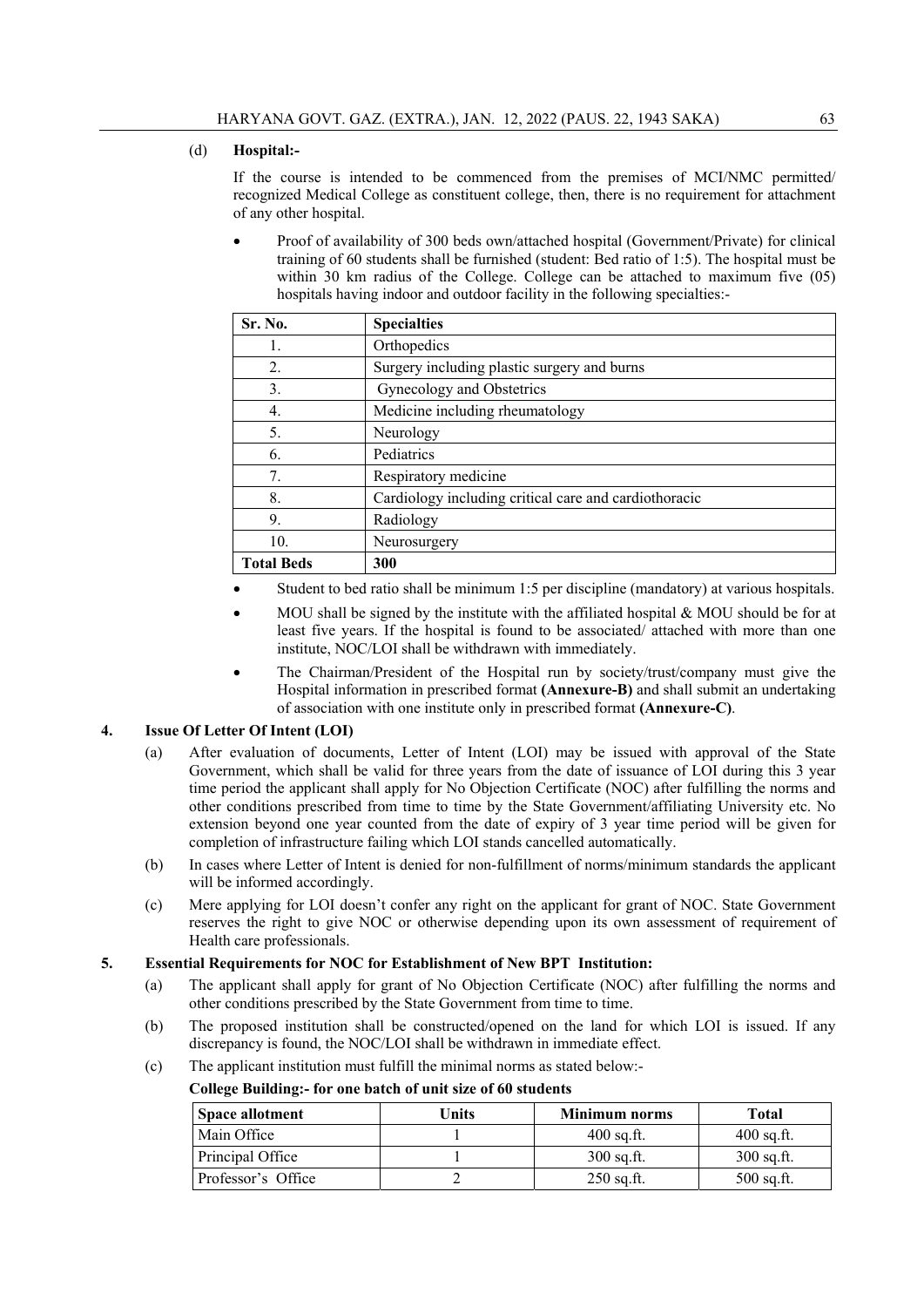| HARYANA GOVT, GAZ, (EXTRA.), JAN, 12, 2022 (PAUS, 22, 1943 SAKA)<br>64 |
|------------------------------------------------------------------------|
|------------------------------------------------------------------------|

| <b>Space allotment</b>                                    | <b>Units</b>   | <b>Minimum</b> norms | <b>Total</b>   |  |  |
|-----------------------------------------------------------|----------------|----------------------|----------------|--|--|
| Associate Professor's office                              | $\overline{4}$ | 150 sq.ft            | 600 sq.ft.     |  |  |
| Assistant Professor's office                              | 6              | 100 sq.ft.           | 600 sq.ft.     |  |  |
| <b>Staff Room</b>                                         | 1              | $400$ sq.ft          | 400 sq.ft.     |  |  |
| Room for other staff                                      | 1              | 400 sq.ft.           | 400 sq.ft.     |  |  |
| Seminar / Audio-visual Hall                               | 1              | 2000 sq.ft.          | 2000 sq.ft.    |  |  |
| <b>Examination Hall</b>                                   | 1              | 2000 sq.ft.          | 2000 sq.ft.    |  |  |
| <b>Class Rooms</b>                                        | $\overline{4}$ | 650 sq.ft.           | 2600 sq.ft.    |  |  |
| <b>Demonstration Room</b>                                 | $\overline{2}$ | 400 sq.ft.           | 800 sq.ft.     |  |  |
| Library                                                   | $\mathbf{1}$   | 1500 sq.ft.          | 1500 sq.ft.    |  |  |
| Computer Lab                                              | 1              | 800 sq.ft.           | 800 sq.ft.     |  |  |
| Common Room (Boys)                                        | $\mathbf{1}$   | 400 sq.ft.           | 400 sq.ft.     |  |  |
| Common Room (Girls)                                       | 1              | 400 sq.ft.           | 400 sq.ft.     |  |  |
| <b>Laboratories</b>                                       |                |                      |                |  |  |
| Anatomy                                                   | 1              | 800 sq.ft.           | 800 sq.ft.     |  |  |
| Physiology                                                | $\mathbf{1}$   | 800 sq.ft.           | 800 sq.ft.     |  |  |
| <b>Exercise Therapy Lab</b>                               | $\mathbf{1}$   | 1600 sq.ft.          | 1600 sq.ft.    |  |  |
| Electrotherapy Lab                                        | $\mathbf{1}$   | 1600 sq.ft.          | 1600 sq.ft.    |  |  |
| Biomechanics &<br>Kinesiology Lab                         | 1              | 800 sq.ft.           | 800 sq.ft.     |  |  |
| Medical Physics &<br>Fundamental of<br>Electrotherapy lab | $\mathbf{1}$   | 800 sq.ft.           | 800 sq.ft.     |  |  |
| Functional Diagnostic Lab                                 | $\mathbf{1}$   | 800 sq.ft.           | 800 sq.ft.     |  |  |
| Wax Therapy unit                                          | 1              | 450 sq.ft.           | 450 sq.ft.     |  |  |
| Hydrotherapy unit                                         | $\mathbf{1}$   | 650 sq.ft.           | 650 sq.ft.     |  |  |
| Mechanotherapy unit                                       | 1              | 450 sq.ft.           | 450 sq.ft.     |  |  |
| <b>Total</b>                                              |                |                      | 22,450 sq. ft. |  |  |

# **Hostel Building:-**

| Sr. No.         | <b>Hostel Block</b>       | Area (Figures in Sq feet)                       |  |  |  |  |  |  |  |  |  |  |
|-----------------|---------------------------|-------------------------------------------------|--|--|--|--|--|--|--|--|--|--|
|                 | Double<br>Single<br>Room/ | 20000 sq.ft.                                    |  |  |  |  |  |  |  |  |  |  |
|                 | Room                      |                                                 |  |  |  |  |  |  |  |  |  |  |
| $\mathcal{D}$   | Sanitary                  | One WC (water closet) $\&$ One Bath Room (for 5 |  |  |  |  |  |  |  |  |  |  |
|                 |                           | students)- 500 sq.ft.                           |  |  |  |  |  |  |  |  |  |  |
| $\mathcal{E}$   | Visitor Room/ Recreation  | $500$ sq.ft.                                    |  |  |  |  |  |  |  |  |  |  |
|                 | Room                      |                                                 |  |  |  |  |  |  |  |  |  |  |
| $\overline{4}$  | Reading Room              | $250$ sq.ft.                                    |  |  |  |  |  |  |  |  |  |  |
| $5\overline{)}$ | Dining Hall               | $1500$ sq.ft.                                   |  |  |  |  |  |  |  |  |  |  |
| 6               | Kitchen & Store           | $1000$ sq.ft.                                   |  |  |  |  |  |  |  |  |  |  |
|                 | <b>Total</b>              | 23750 Sq. Ft.                                   |  |  |  |  |  |  |  |  |  |  |

 Hostel accommodation on lease for hostels is permissible subject to the condition of fulfillment of the norms.

\* There shall be the separate girls and boys hostel.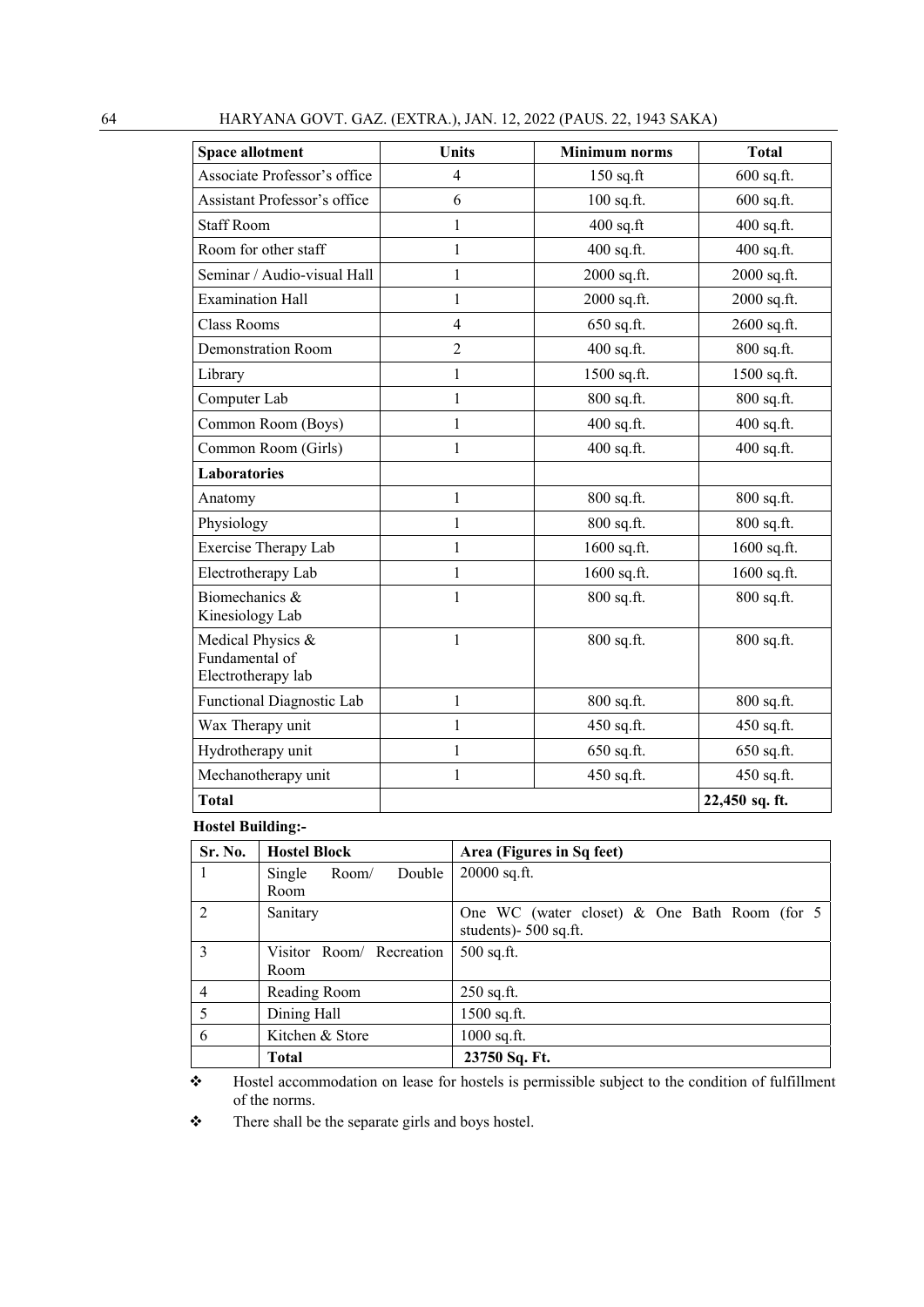(d) Staffing Pattern /Required teaching staff: Following teaching faculty shall be present in the institution before the admission will be carried out in the respective year:-

| <b>Before the</b> | Professor $-1$         |  |  |  |  |  |  |  |  |
|-------------------|------------------------|--|--|--|--|--|--|--|--|
| start of 1st      | Assoc. Prof. $-2$      |  |  |  |  |  |  |  |  |
| year of BPT       | Asst. Prof. $-3$       |  |  |  |  |  |  |  |  |
| course            | Demonstrator $-2$      |  |  |  |  |  |  |  |  |
|                   | Jr. Physiotherapist -4 |  |  |  |  |  |  |  |  |
|                   |                        |  |  |  |  |  |  |  |  |
| <b>Before the</b> | Professor $-1$         |  |  |  |  |  |  |  |  |
| start of 2nd      | Assoc. Prof. $-2$      |  |  |  |  |  |  |  |  |
| year of BPT       | Asst. Prof. $-5$       |  |  |  |  |  |  |  |  |
| course            | Demonstrator $-3$      |  |  |  |  |  |  |  |  |
|                   | Jr. Physiotherapist -5 |  |  |  |  |  |  |  |  |
|                   |                        |  |  |  |  |  |  |  |  |
| <b>Before the</b> | Professor $-2$         |  |  |  |  |  |  |  |  |
| start of 3rd      | Assoc. Prof. $-3$      |  |  |  |  |  |  |  |  |
| year of BPT       | Asst. Prof. $-5$       |  |  |  |  |  |  |  |  |
| course            | Demonstrator $-3$      |  |  |  |  |  |  |  |  |
|                   | Jr. Physiotherapist -6 |  |  |  |  |  |  |  |  |
| <b>Before the</b> | Professor $-2$         |  |  |  |  |  |  |  |  |
| start of 4th      | Assoc. Prof. $-4$      |  |  |  |  |  |  |  |  |
| year of BPT       | Asst. Prof. $-6$       |  |  |  |  |  |  |  |  |
|                   | Demonstrator $-4$      |  |  |  |  |  |  |  |  |
| course            |                        |  |  |  |  |  |  |  |  |
|                   | Jr. Physiotherapist -6 |  |  |  |  |  |  |  |  |
|                   |                        |  |  |  |  |  |  |  |  |

#### **Teachers of Specialty Medical Subjects:**

- 1. For 1st year BPT, 1 Assistant Professor each for Anatomy, Physiology, Bio-chemistry, English & Computer Applications is required.
- 2. For 2nd year BPT, 1 Assistant Professor each for Pathology, Microbiology, Pharmacology, Psychology & Sociology is required.
- 3. For 3rd year BPT, 1 Assistant Professor each for Orthopedics, General Medicine and Research Methodology & Biostatistics is required.
- 4. For 4th year BPT, 1 Assistant Professor each for General Surgery & Neurology is required.

#### **(Staff for Medical subjects can be appointed as visiting faculty).**

#### **Required Non-teaching Staff.**

| Sr. No. | Post                   | 60 seats                     |
|---------|------------------------|------------------------------|
|         | Librarian              | 01                           |
|         | Asst. Librarian        | 01                           |
|         | Superintendent         | 01                           |
|         | Accountant             | 01                           |
|         | Assistant              | 01                           |
|         | Clerk/DEO              | 02                           |
|         | Lab Attendants         | 04                           |
|         | Peon/Sweepers/Cleaners | as per the requirement basis |

<sup>(</sup>e) Hospital/clinical facilities attached with the institute will be verified on physical inspection. Any discrepancy in declaration form and on physical inspection will lead to cancellation of LOI/non-grant of NOC.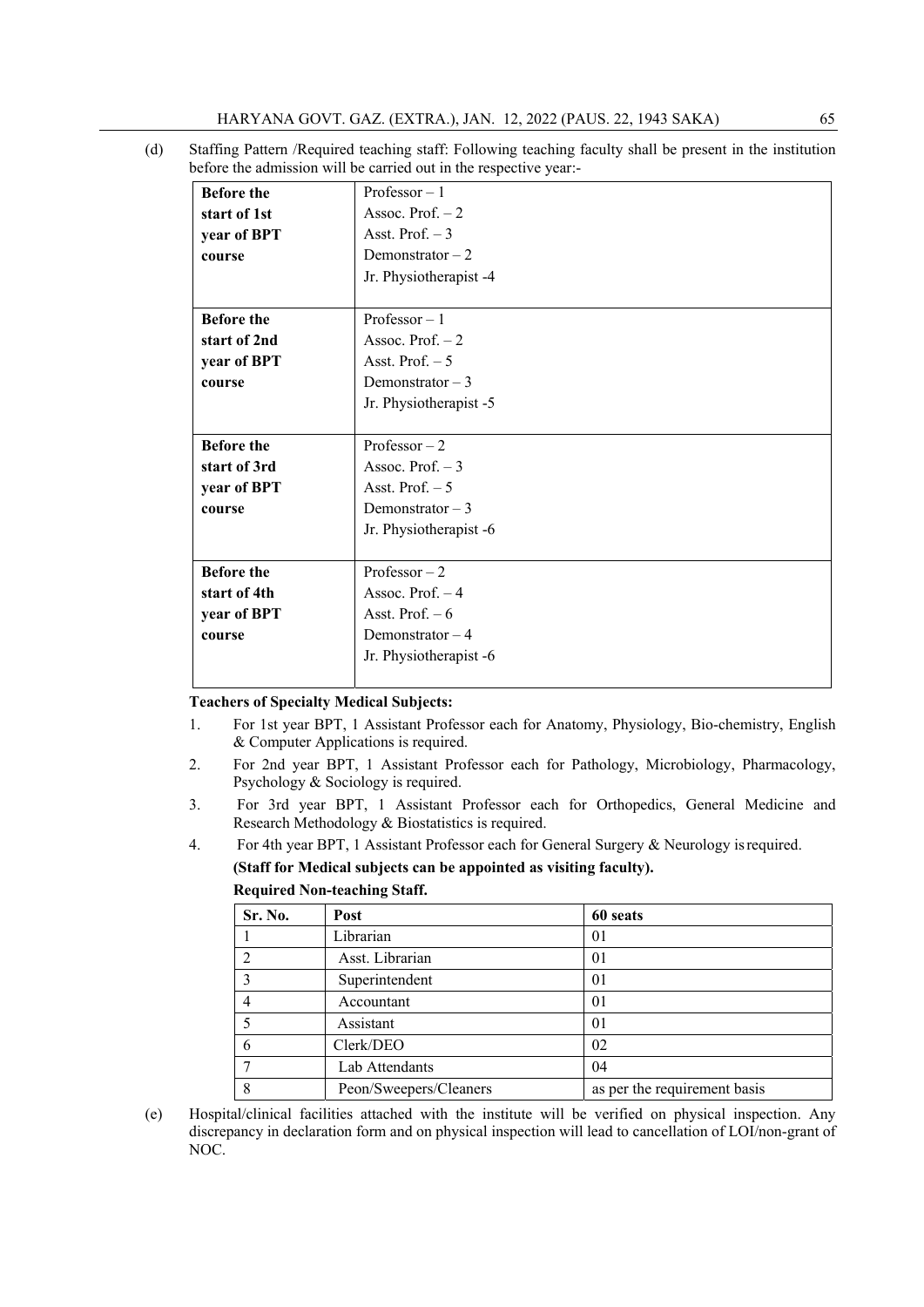#### **6. Essential Requirements for NOC for Starting MPT Course.**

Only those applicants will be eligible to apply for MPT Course who are already running BPT courses and 1st batch of BPT Course has already passed out. Further, permission shall not be granted for starting MPT Course in more than two streams/speciality at one time. After the grant of MPT course to the applicant, the new application will be allowed after the first batch of earlier granted MPT course/speciality has passed out. The interested applicants shall submit the following along with the request application for NOC. The information provided shall be verified by inspection committee.

- **Processing Fee** of Rs.25,000/- as Non-Refundable fee shall have to be deposited in the account of Haryana State Medical Education Society in the shape of Demand Draft in favour of Member Secretary, Haryana State Medical Education Society along with the application/ RTGS/NEFT in A/c no. 33321835884, SBI, SCO-14, Sector-10, Panchkula.
- Land- There shall be no separate land required for starting MPT course. Requirement must be furnished in terms of physical infrastructure, Manpower etc.
- **College Building** In addition to the space mentioned for undergraduate programme, the following are the requirements:
	- **i. Classroom**  02 rooms of 400 sq.ft. (each) in addition to the infrastructure of BPT.
	- **ii. Laboratory** In addition to the space mentioned for Undergraduate programme, each lab shall have an additional area of 600 sq.ft to accommodate the equipment required for Postgraduate teaching.

The laboratories should be provided with the following mandatory equipments.

#### **a. Neuro-Physiotherapy Laboratory- 800 sq.ft. area**

- i. 2 Channel EMG with nerve-conduction testing facility
- ii. Biofeedback unit with the facility to do quantitative analysis and therapy
- iii. Sensory integration kits
- iv. Balance boards
- v. Video camera and player (with jog shuttle facility) for movement analysisdesirable
- vi. Motion Analyzer desirable
- vii. Balance master –desirable

#### **b. Orthopedic Physiotherapy Laboratory- 800 sq. ft. area**

- i. Dynamometer
- ii. Hand Evaluation kit
- iii. Biofeedback unit with facility EMG unit with integrated analysis software provided
- iv. Video camera and player (with jog shuttle facility) for movement analysis desirable
- v. Isokinetic Unit desirable
- vi. Motion analysis desirable

#### **c. Cardio-Pulmonary Laboratory- 800 sq.ft. area**

- i. Ergometer (Tredmill/Bicycle with arm and leg unit)
- ii. Spirometer Portable
- iii. Peak Flow meters
- iv. Mannequin for CPR Training
- v. Body composition Analyzer desirable
- vi. Energy consumption analyzer desirable

#### **d. Paediatric Laboratory- 800 sq.ft. area**

- i. Well equipped Play room
- ii. Sensory integration kit
- iii. Swiss balls
- iv. Positioning devices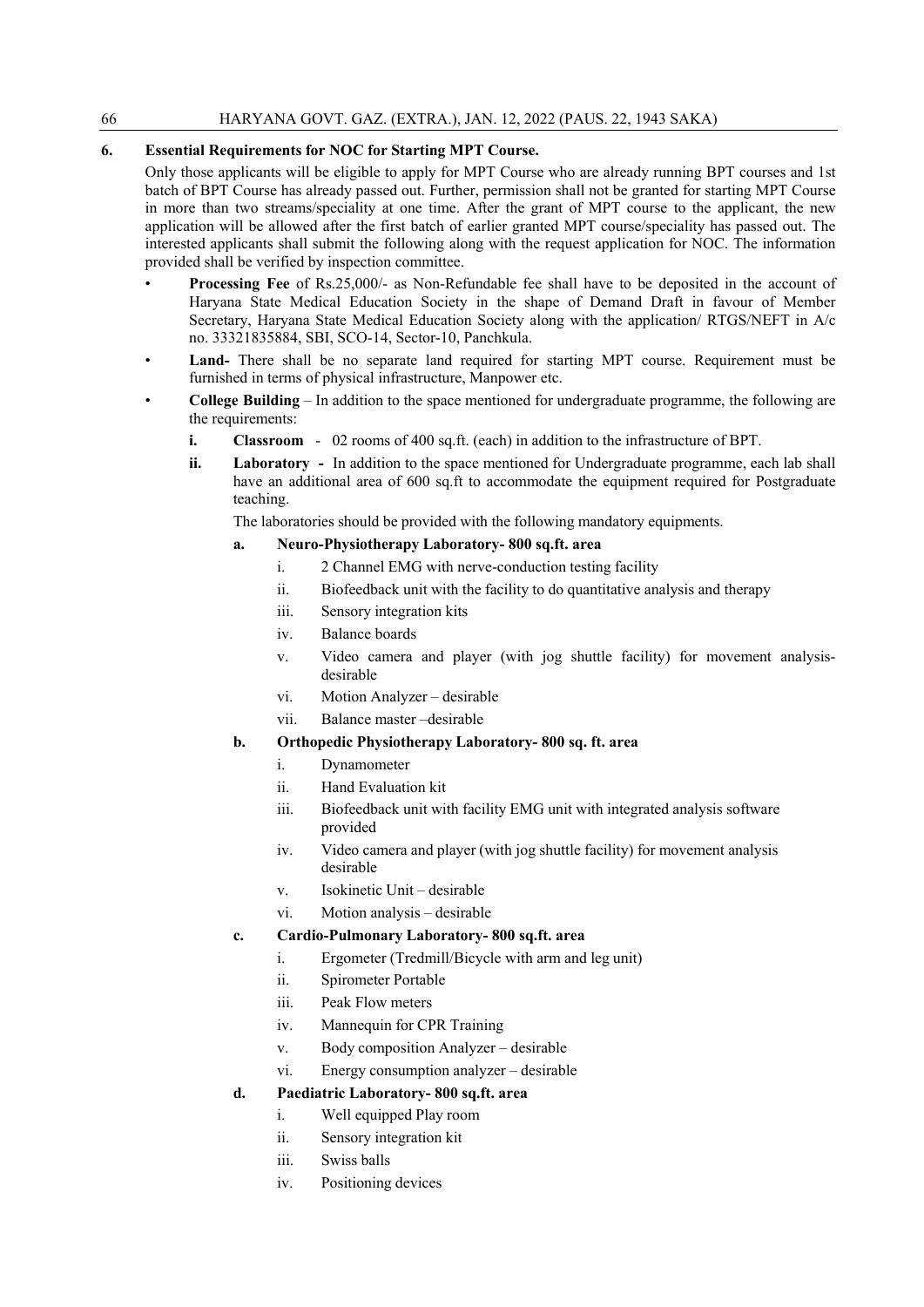#### **e. Sports Physiotherapy Laboratory- 800 sq.ft. area**

- i. Fitness measurement instrumentation
- ii. Access to sports centre/gym
- iii. Tie up with a sports team

#### **iii. Library facilities** :

In addition to books requirement for undergraduate teaching additional adequate reference books to cater to the post graduate studies should be provided. Minimum 5 indexed international journals should be provided for with additional journal in each elective area/speciality. In addition, reference books, Audio visual facility, Over Head Projector (OHP) Slide projector, Computer, Internet facility is to be provided.

#### **iv. Clinical Facilities:**

If the course is intended to be started from the Premises of NMC permitted/recognized Medical College as constituent college, there is no requirement for attachment of any other hospital or else Memorandum of Understanding for clinical training should be made with specialty hospitals having the specialty of Musculoskeletal/ Trauma Units, Neurology/ Neurosurgery, Cardio Pulmonary unit with intensive care facilities, paediatrics, Community Physiotherapy and Sports unit. In either case each teaching unit shall accommodate 6 PG students only. Both training on in-door as well as out-door patients should be provided for. The MPT guide to student ratio shall be 1:3 in every circumstances.

#### **v. Financial status**:

Whether additional funds is provided for P.G. course by the management

 Details………………………………………………………………………… ……………………………………………………………………………….... …………………………………………………………………………………

#### **7. Essential Requirements for starting Ph.D Course.**

• Only those applicants are eligible to apply for Ph.D Course who are already running BPT and MPT courses and 1<sup>st</sup> batch of MPT Course is already passed out. The interested applicants shall submit the request application and Processing Fee of Rs.25000/- as Non-Refundable fee which shall have to be deposited in the account of Haryana State Medical Education Society in the shape of Demand Draft in favour of Member Secretary, Haryana State Medical Education Society along with the application/RTGS/NEFT in A/c no. 33321835884, SBI, SCO-14, Sector-10, Panchkula.

 The Ph.D Programme shall be regulated as per University Grants Commission (Minimum Standards and Procedure for Award of Ph.D Degree) Regulations, 2016 or as amended from time to time.

#### **8. Enhancement of Seats:**

- i. Institutes may apply directly for issuance of No Objection Certificate in case the first batch of BPT/MPT has passed out.
- ii. The applicant will deposit the application for Enhancement of seats along with non-refundable processing fee Rs.25,000/-. The fee shall have to be deposited in the account of Haryana State Medical Education Society in the shape of Demand Draft in favour of Member Secretary, Haryana State Medical Education Society/ RTGS/NEFT in A/c no. 33321835884, SBI, SCO-14, Sector-10, Panchkula.
- iii. No institute is entitled to apply for Enhancement of seats till the 1<sup>st</sup> batch of the respective course has passed out. The enhancement will be considered only in the speciality which is already continued by the institute.
- iv. No Institute will be allowed more than two batch unit size as the enhancement. Further the unit size cannot be divided provided the norms double to the minimum norms are there.
- v. NOC is required to be issued by the State Government for enhancement of seats after conducting inspection.

#### **Inspection:**

- i. There will be no inspection for issuance of Letter of Intent (LOI). LOI will be issued by the Government on the basis of scrutiny and subsequent verification of the documents submitted with the application as per the requirement of the policy. If documents are found incorrect/incomplete LOI application shall be rejected and no commnication will be done for the same.
- ii. Inspection will be carried out by the inspection committee constituted by the Director Medical Education & Research for issuance of NOC by the State Government for establishment of New self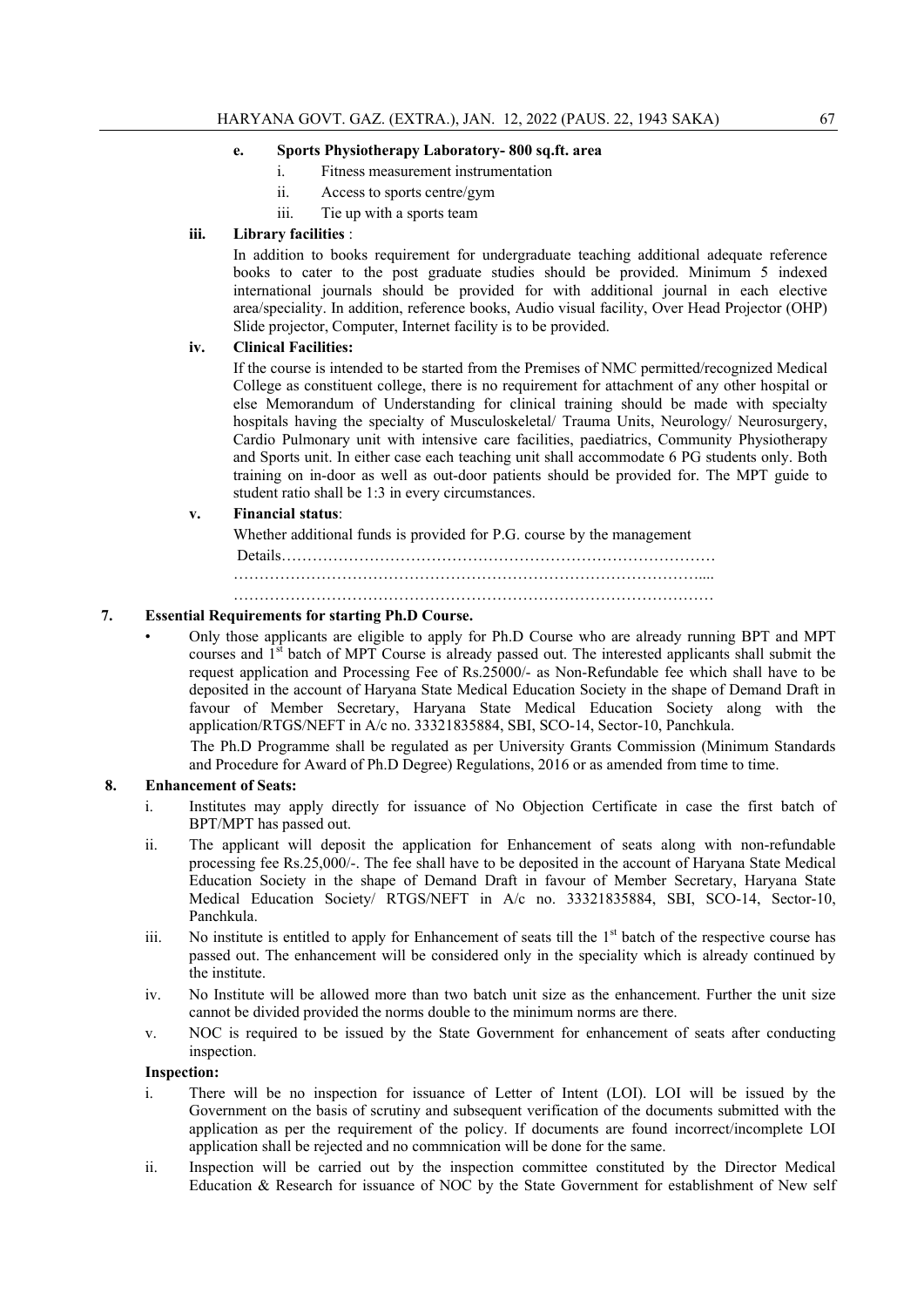financing/ Private BPT Institutions, for addition of New course (MPT and Ph.D) in already functional private BPT institutions and for enhancement of seats in already running institutes offering various Physiotherapy courses in the State of Haryana. Inspection committee shall inspect the institutes taking into consideration the requirements of NOC in the prescribed format attached as (**Annexure – D).** 

#### **9. Bank guarantee:**

Security in the shape of Bank Guarantee issued by any scheduled commercial bank should be pledged in favour of the Director Medical Education & Research, Haryana valid for 05 years at first instance. No Objection Certificate shall not be issued to any applicant, if found suitable, till the deposition of bank guarantee of the requisite amount by the applicant. The applicant will apply for renewal of bank guarantee for another term of five years, at least six months in advance before the date of expiry. No admission shall be allowed in any institute in absence of valid bank guarantee deposited with the department. The amount for each course is as under:**-** 

| Sr. No. | Course     | <b>Bank Guarantee</b>                  |  |  |  |  |  |  |  |  |
|---------|------------|----------------------------------------|--|--|--|--|--|--|--|--|
|         | RPT        | Rs.25.00 lac.                          |  |  |  |  |  |  |  |  |
|         | <b>MPT</b> | $Rs.10.00$ lac./per speciality         |  |  |  |  |  |  |  |  |
|         | Ph.D       | Rs.10.00 lac./per batch per speciality |  |  |  |  |  |  |  |  |

State Govt. reserves the right to receive the bank guarantees to meet out any eventuality for the completion of course of the students by any means. An undertaking shall have to be submitted by the applicant to this effect.

#### **10. Issuance Of NOC:**

i. The applicant to whom LOI has been issued for establishment of new BPT institution shall be required to submit application to the Director Medical Education & Research, conveying its readiness for inspection for issuance of NOC well within time before the expiry of the Letter of Intent (i.e. within 3 years). Based on the Inspection Report, application will be considered for issuance of No Objection Certificate (NOC) by the State Government. If no admissions are made by the institute after 5 years of issuance of NOC (counted from the date of issuance), the NOC stands withdrawn.

#### **11. Regulation under Haryana Private Health Science Educational Institutions:**

(Regulation of Admission, fixation of fee and maintenance of Educational Standards) Act, 2012 notwithstanding anything contained in this policy, if any institute fails to comply with the directions issued by State Government, Haryana State Physiotherapy Council, or affiliating University, the applicant shall be liable to be regulated and penalized under the Haryana Private Health Sciences Educational Institutions (Regulation of Admission, fixation of fee and maintenance of Educational Standards) Act, 2012.

#### **12. Admission and Fees:**

- a. Admission of students shall be made as per the rules/procedure prescribed by the State Government from time to time.
- b. Tuition fees and other charges admissible for Physiotherapy Courses shall be as notified by the State Government from time to time.

#### **13. Seats:**

State Government may allocate seats as per unit size shown below.

| Courses    | <b>Batch strength</b>                  |
|------------|----------------------------------------|
| <b>RPT</b> | 60 seats                               |
| MPT        | 10 seats per specialty                 |
| Ph.D       | 06 seats (in total) to one institution |

#### **14. Commencement of Course:**

No Institute will be allowed to commence the course or seek admissions without obtaining affiliation from Haryana State Physiotherapy Council/affiliating University as the case may be or any other Regulatory Body authorized by the State Government/Central Government. The admission process in all such institution shall be carried by the State Govt. in the manner prescribed from time to time.

#### **15. Appeal:**

Appeal to any order of Director Medical Education and Research issued from time to time shall lie before Administrative Secretary of the Department of Medical Education & Research.

 DR. G. ANUPAMA, Chandigarh: Principal Secretary to Government Haryana, The 11th January, 2022. Medical Education & Research Department, Chandigarh.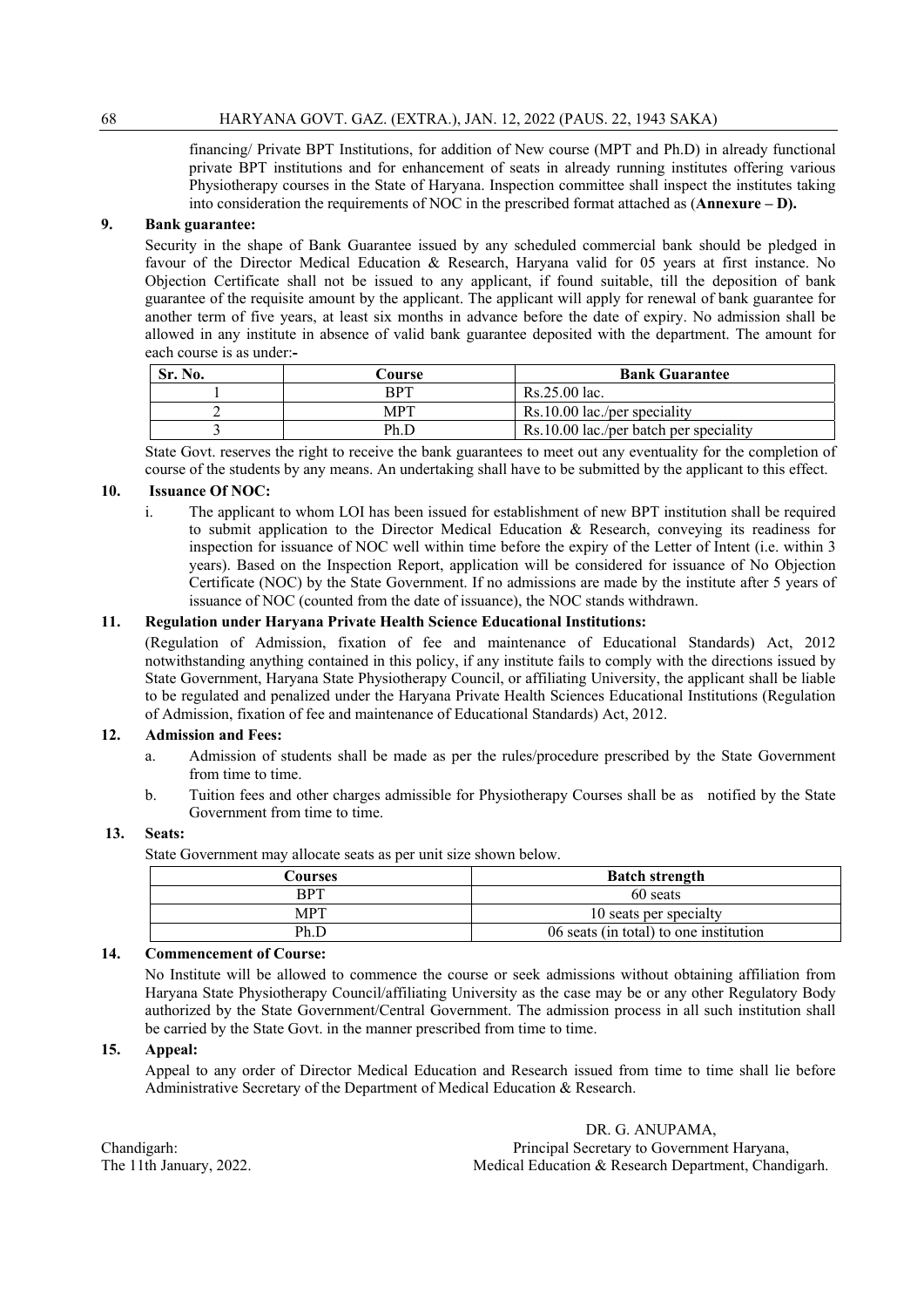**Annexure-A** 

#### **APPLICATION FORM FOR ISSUANCE OF LETTER OF INTENT**

(TO BE FILLED IN CAPITAL LETTERS ONLY)

1. Name of the Society/Trust/Company etc. **(Trust deed/Registration Certificate attested by the notary to be attached)** 

**(Members registered under Society/Trust in the sub-registrar office shall be submitted).** 

2. Name of the Chairperson/Secretary of Trust

| Contact No.<br>Fax:<br>(M): |         |  |  |  |  |  |  |  |  |  |  |  |  |  |  |  |
|-----------------------------|---------|--|--|--|--|--|--|--|--|--|--|--|--|--|--|--|
|                             | E-mail: |  |  |  |  |  |  |  |  |  |  |  |  |  |  |  |

3. Address of the Society/Trust/Mission etc.

| City/Town |          |  |  |  |  |  |  |          | Tehsil/Taluk |  |  |  |  |
|-----------|----------|--|--|--|--|--|--|----------|--------------|--|--|--|--|
|           | District |  |  |  |  |  |  | Pin Code |              |  |  |  |  |
| State     |          |  |  |  |  |  |  |          |              |  |  |  |  |

- 4. Registration No. of Society
- 5. PAN No.
- 6. Registration under section 12 A of the IT Act- Yes/No

Exemption claimed, if any-

7. Name of the Institution

| Address of the Institution |                  |  |  |  |  |  |  |              |          |  |  |  |
|----------------------------|------------------|--|--|--|--|--|--|--------------|----------|--|--|--|
|                            |                  |  |  |  |  |  |  |              |          |  |  |  |
|                            |                  |  |  |  |  |  |  |              |          |  |  |  |
|                            |                  |  |  |  |  |  |  |              |          |  |  |  |
|                            | $\tt City/ Town$ |  |  |  |  |  |  | Tehsil/Taluk |          |  |  |  |
|                            | District         |  |  |  |  |  |  |              | Pin Code |  |  |  |
| State                      |                  |  |  |  |  |  |  |              |          |  |  |  |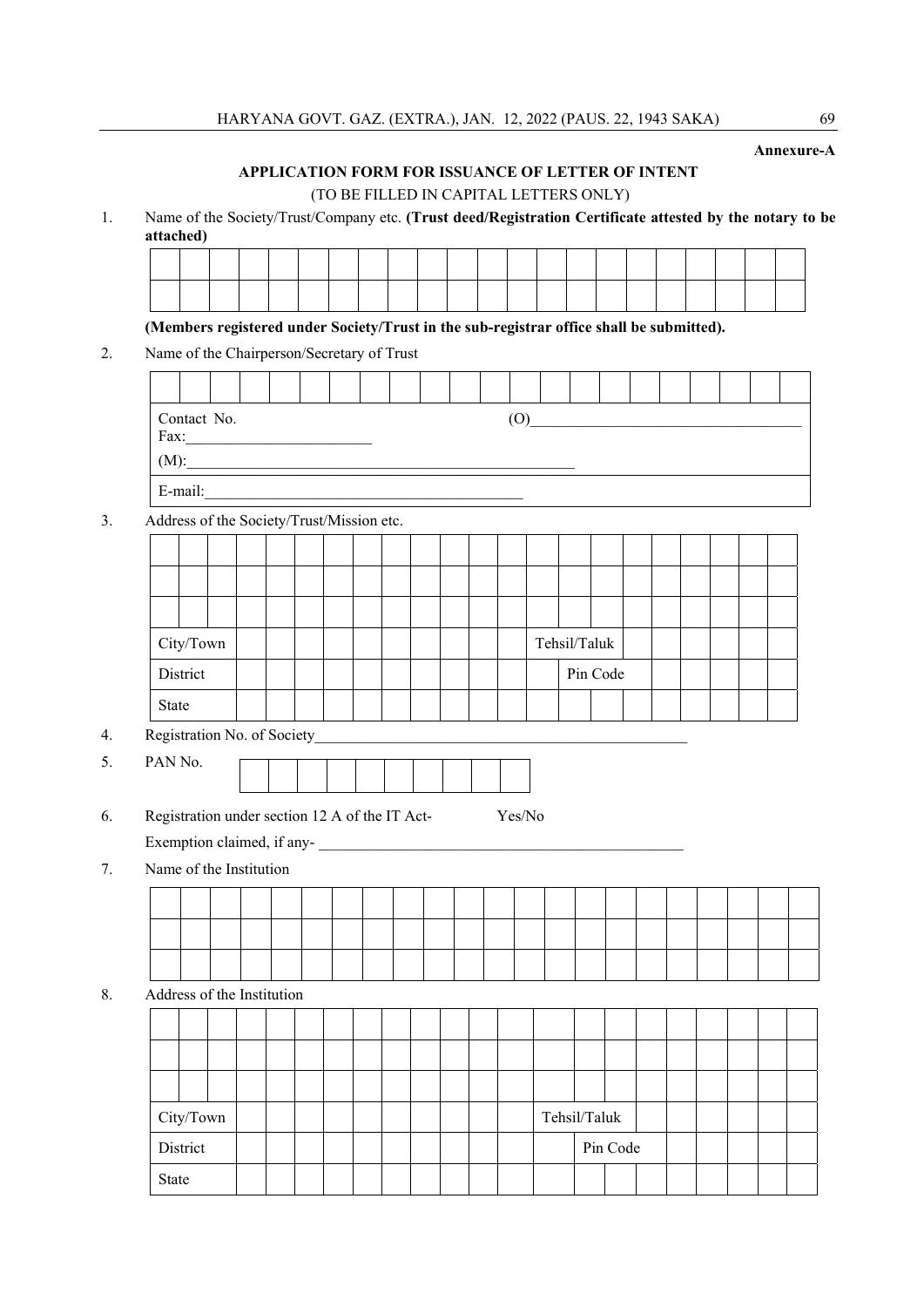# 70 HARYANA GOVT. GAZ. (EXTRA.), JAN. 12, 2022 (PAUS. 22, 1943 SAKA)

| 9. | Course applied for (Please mark) |            |      |
|----|----------------------------------|------------|------|
|    | Name of the BPT                  | <b>MPT</b> | Ph.D |
|    | course                           |            |      |
|    |                                  |            |      |

10. In case of MPT or Ph.D, details of BPT Course located in the same building duly approved by State Government and is affiliated/ recognized by HSPC/University

| Sr. No. | <b>Course Name</b> | NOC No. $\&$ Unit<br>Date | <b>Size</b> | <b>HSPC</b><br>letter No. & Date | Consent   Name of<br>the<br>affiliating<br>University |
|---------|--------------------|---------------------------|-------------|----------------------------------|-------------------------------------------------------|
|         | <b>BPT</b>         |                           |             |                                  |                                                       |

11. Land details

- 12. CLU from concerned competent authority (if applicable)-
- 13. Proof of Land Deed

|  | 14. Sources of finances, resource projection and utilization schedule |  |
|--|-----------------------------------------------------------------------|--|
|  |                                                                       |  |

- 15. Building Plan/Architectural Master Plan
- 16. Clinical Facilities

|    | Chincal Pachines                             |  |
|----|----------------------------------------------|--|
| 1. | - Name of the Parent Hospital                |  |
|    | - No. of Beds                                |  |
|    | - Proof of the Hospital being a              |  |
|    | Parent Hospital                              |  |
|    | - Pollution control board certificate of     |  |
|    | the Hospital                                 |  |
| 2. | - Name of the Affiliated Hospital,           |  |
|    | if any with no. of Beds (Minimum 300)        |  |
|    | bedded Hospital)                             |  |
|    | - Pollution control board certificate of the |  |
|    | affiliated Hospital to be attached           |  |
|    |                                              |  |

#### (**All Documents duly attested by Notary)**

17. Detail of the Fee Deposited in the account of Haryana State Medical Education Society

I/we hereby certify that above application has been submitted with best of my knowledge and no facts have been concealed. I/We hereby abide by all the instructions and directions issued by Government/DMER from time to time and admit to be governed by Haryana Private Health Sciences Educational Institutions (Regulation of Admission, fixation of fee and maintenance of Educational Standard) Act, 2012.

> *(Sd.)…,*  Name/Designation of applicant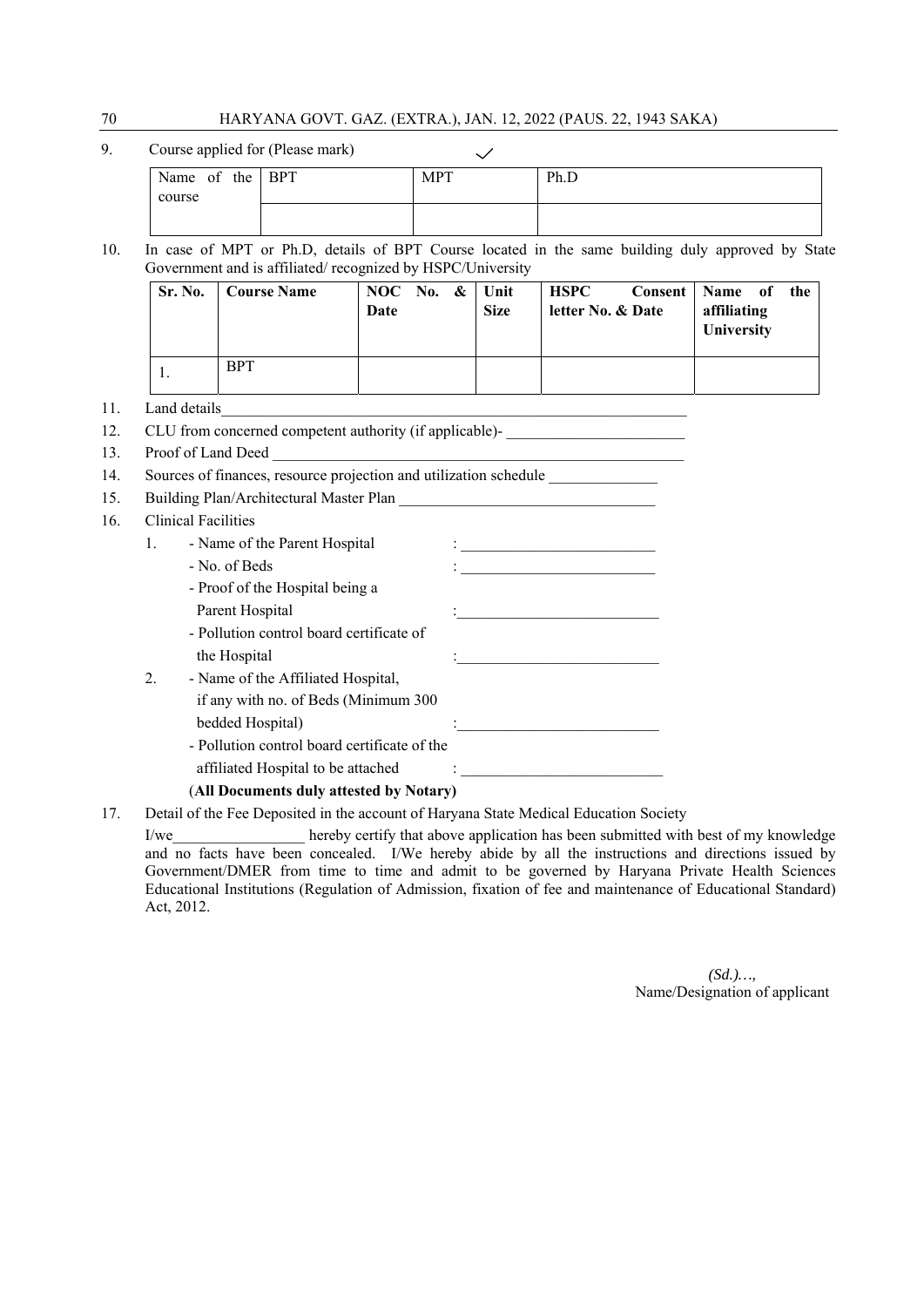#### **Annexure-B**

#### **HOSPITAL - INFORMATION**

- 1. Name of the Hospital: 1. Name of the Hospital:
- 2. Address:

3. Telephone No.  $\qquad \qquad$  Fax No.

- 4. Whether the Hospital is
	- Owned
	- Attached Hospital (Govt. / Civil / Private)
- **5. DISTANCE FROM THE COLLEGE:…………………………………………**

#### **6. SPECIALITIES AVAILABLE:**

| Sr.<br>No.     | <b>Specialties</b>                                       | (Tick)<br>the<br>available facility) | No. of beds in the<br>speciality |
|----------------|----------------------------------------------------------|--------------------------------------|----------------------------------|
| 1              | Orthopedics                                              |                                      |                                  |
| $\mathfrak{D}$ | Surgery including plastic surgery and<br>burns           |                                      |                                  |
| 3              | Gynecology and Obstetrics                                |                                      |                                  |
| 4              | Medicine including rheumatology                          |                                      |                                  |
| 5              | Neurology                                                |                                      |                                  |
| 6              | Pediatrics                                               |                                      |                                  |
| 7              | Respiratory medicine                                     |                                      |                                  |
| 8              | Cardiology including critical care and<br>cardiothoracic |                                      |                                  |
| 9              | Radiology                                                |                                      |                                  |
| 10             | Neurosurgery                                             |                                      |                                  |
|                | <b>Total Beds</b>                                        |                                      |                                  |

- 7. Student Bed Ratio (Under graduate) :
- 8. Average Bed Occupancy in% : -
- 9. Whether Hospital is registered under any act under Local authority like Corporation, Municipality, Grampanchayat, etc.:

(Please attach copy of registration certificate)

| 10. |  | Whether casualty is available and functional: |  | $Yes\No$ |
|-----|--|-----------------------------------------------|--|----------|
|-----|--|-----------------------------------------------|--|----------|

11. Whether separate Registration room is available at OPD?:

|  | Number of total patients registered in last year: |  |  |  |  |
|--|---------------------------------------------------|--|--|--|--|
|--|---------------------------------------------------|--|--|--|--|

- b. Number of New Patient registered on daily average:
- c. Number of Old patient registered on daily average: \_\_\_\_\_\_\_\_\_\_\_\_\_\_\_\_\_\_\_\_\_\_\_\_\_\_

d. Average Number of patients attending OPD (current year):

e. Whether records of patient registration are well maintained: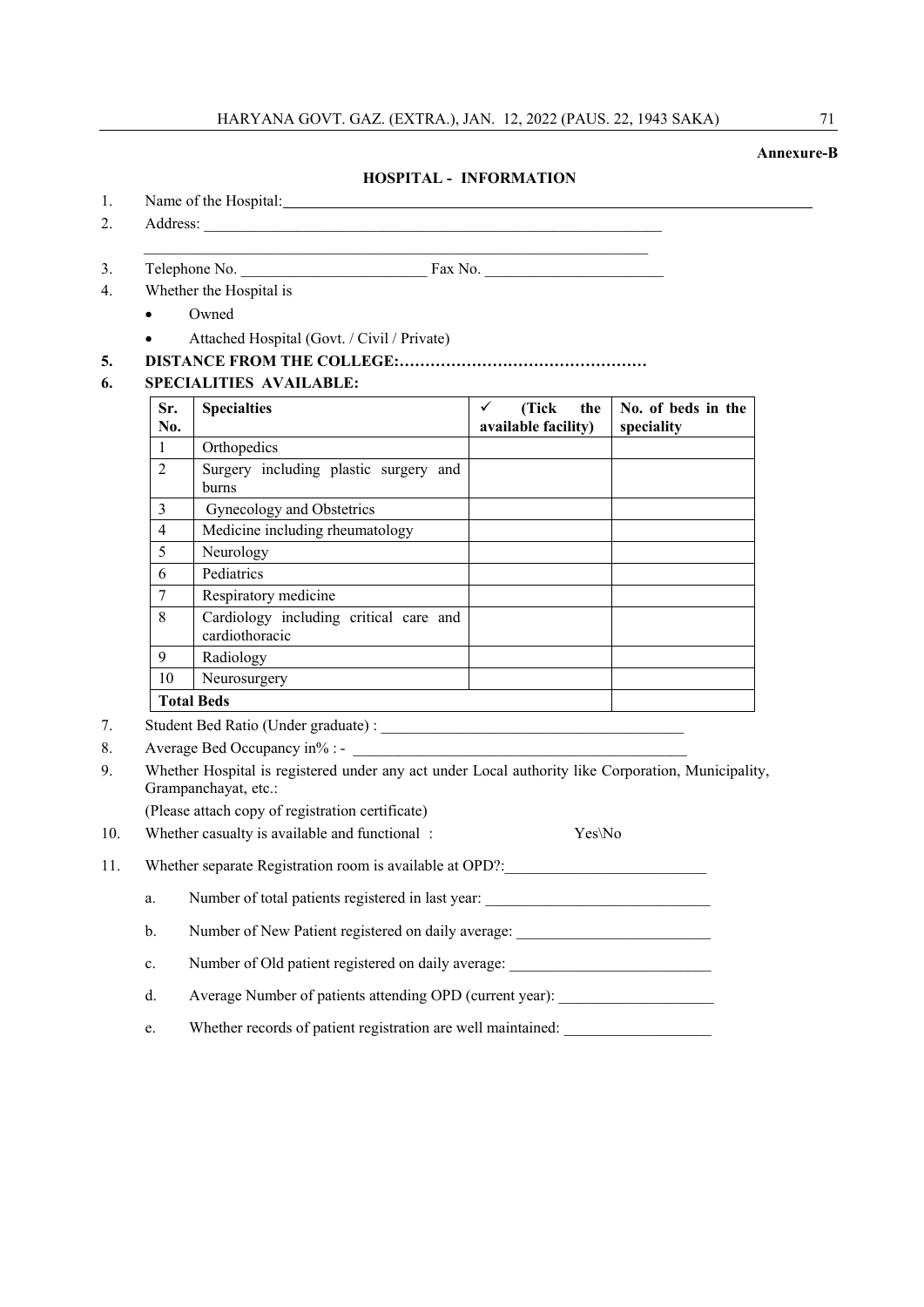#### **Annexure-C**

#### **DECLRATION TO BE SUBMITTED BY THE ATTACHED HOSPITAL (TO BE FURNISHED ON OFFICAL LETTER HEAD)**

Name of the Hospital: Address of the Hospital: I in the capacity of ………………..is the authorized signatory for this Hospital. 1) I declare that this hospital is not attached to any Nursing School/College or Physiotherapy College for providing practical training facilities to students. I………………………..Designation………………………..hereby give consent for attachment of this hospital to………………………(Name of the Physiotherapy Institution)…………………for running………………….(BPT/MPT/Ph.D). Adequate No. of Beds/distribution of beds and other facilities as per the Norms are available in the Hospital. All arrangements for training of students as per the Norms shall be ensured. I declare that the desirable student patient ratio shall be maintained. Number of Beds strength of our Hospital is

| Name in Block Letters | Signature  |
|-----------------------|------------|
| Designation           | Pan No.    |
| E.mail ID             | Mobile No. |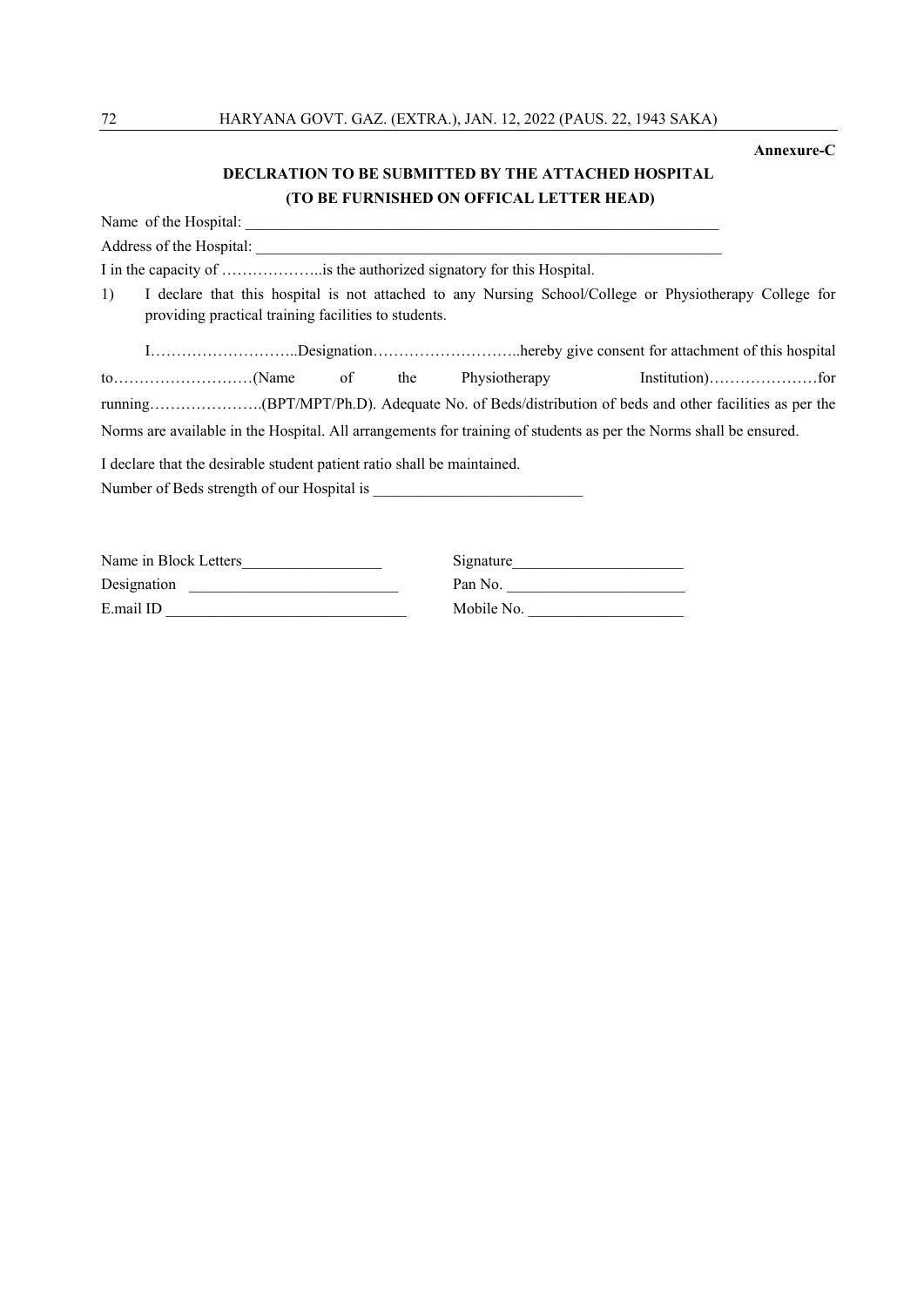#### **Annexure-D**

#### **College Building:-**

| <b>Space allotment</b>                                 | <b>Units</b>   | <b>Total</b>   | <b>Available</b> |
|--------------------------------------------------------|----------------|----------------|------------------|
| Main Office                                            | 1              | 400 sq.ft.     |                  |
| Principal Office                                       | $\mathbf{1}$   | 300 sq.ft.     |                  |
| Professor's Office                                     | $\overline{c}$ | 500 sq.ft.     |                  |
| Associate Professor's office                           | $\overline{4}$ | 600 sq.ft.     |                  |
| Assistant Professor's office                           | 6              | $600$ sq.ft.   |                  |
| <b>Staff Room</b>                                      | $\mathbf{1}$   | 400 sq.ft.     |                  |
| Room for other staff                                   | $\mathbf{1}$   | 400 sq.ft.     |                  |
| Seminar / Audio-visual Hall                            | 1              | 2000 sq.ft.    |                  |
| <b>Examination Hall</b>                                | 1              | 2000 sq.ft.    |                  |
| <b>Class Rooms</b>                                     | 4              | 2600 sq.ft.    |                  |
| Demonstration Room                                     | $\overline{2}$ | 800 sq.ft.     |                  |
| Library                                                | 1              | 1500 sq.ft.    |                  |
| Computer Lab                                           | 1              | 800 sq.ft.     |                  |
| Common Room (Boys)                                     | 1              | 400 sq.ft.     |                  |
| Common Room (Girls)                                    | 1              | 400 sq.ft.     |                  |
| <b>Laboratories</b>                                    |                |                |                  |
| Anatomy                                                | $\mathbf{1}$   | 800 sq.ft.     |                  |
| Physiology                                             | $\mathbf{1}$   | 800 sq.ft.     |                  |
| <b>Exercise Therapy Lab</b>                            | $\mathbf{1}$   | 1600 sq.ft.    |                  |
| Electrotherapy Lab                                     | 1              | 1600 sq.ft.    |                  |
| Biomechanics & Kinesiology Lab                         | $\mathbf{1}$   | 800 sq.ft.     |                  |
| Medical Physics & Fundamental of<br>Electrotherapy lab | 1              | 800 sq.ft.     |                  |
| Functional Diagnostic Lab                              | 1              | 800 sq.ft.     |                  |
| Wax Therapy unit                                       | 1              | 450 sq.ft.     |                  |
| Hydrotherapy unit                                      | 1              | 650 sq.ft.     |                  |
| Mechanotherapy unit                                    | 1              | 450 sq.ft.     |                  |
| <b>Total</b>                                           |                | 22,450 sq. ft. |                  |

#### **Hostel Building:-**

| Sr. No.        | <b>Hostel Block</b>           | Area (Figures in Sq feet)                                   |
|----------------|-------------------------------|-------------------------------------------------------------|
|                | Single Room/ Double Room      | 20000 sq.ft.                                                |
|                | Sanitary                      | One WC (water closet) & One Bath Room (for 5 students)- 500 |
|                |                               | sq.ft.                                                      |
|                | Visitor Room/ Recreation Room | $500$ sq.ft.                                                |
| $\overline{4}$ | Reading Room                  | $250$ sq.ft.                                                |
|                | Dining Hall                   | 1500 sq.ft.                                                 |
| 6              | Kitchen & Store               | $1000$ sq.ft.                                               |
|                | <b>Total</b>                  | 23750 Sq. Ft.                                               |

Hostel accommodation on lease for hostels is permissible subject to the condition of fulfillment of the norms.

\* There shall be the separate girls and boys hostel.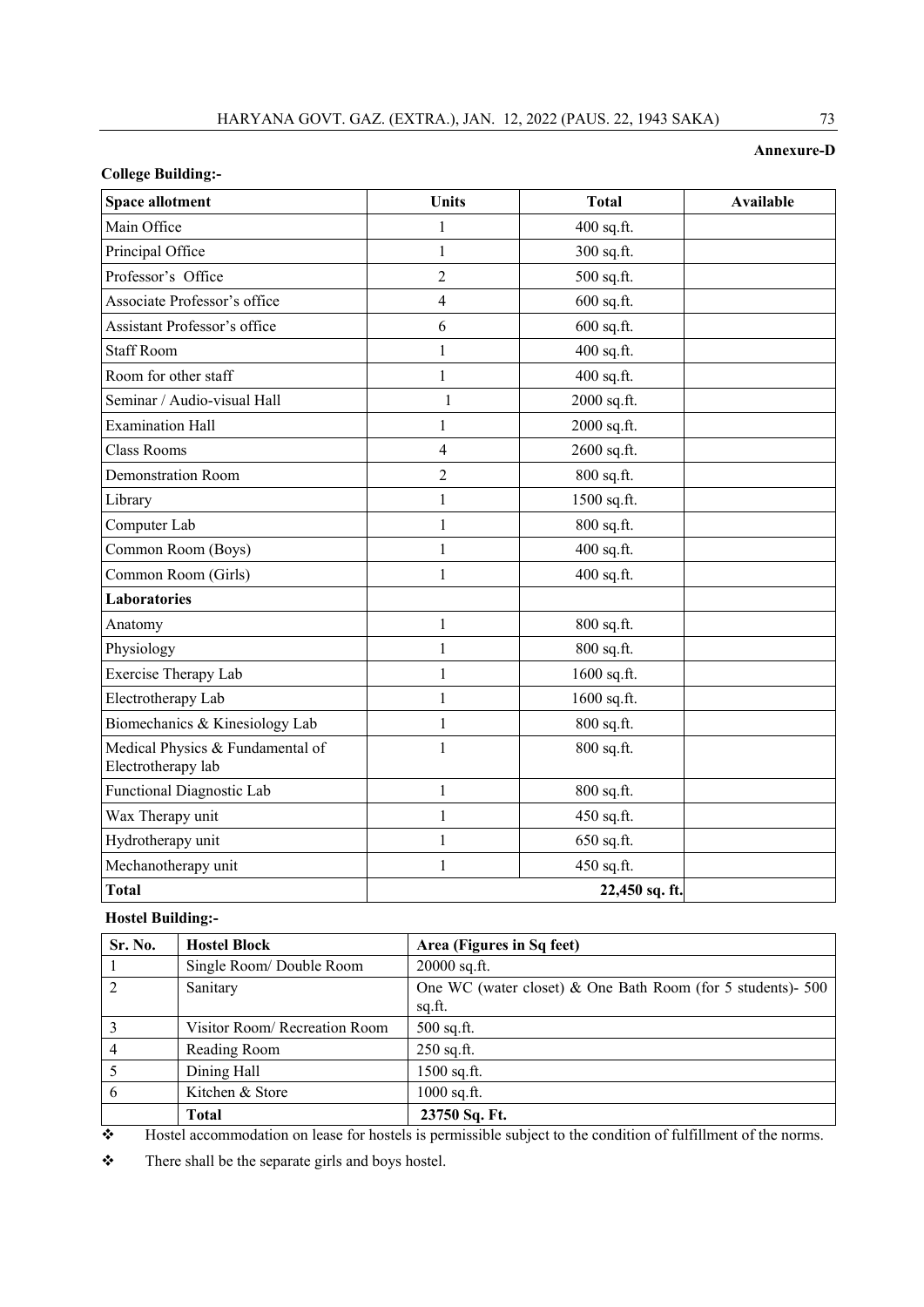#### **LABORATORIES**

#### **A. FUNCTIONAL DIAGNOSTIC LAB(ELECTRODIAGNOSIS LAB):**

- a. Space available for department ----------------------------------------------------------------------------- sq.ft.
- b. Whether w\c facility is attached? ---------------------------------------------------------------------------
- c. Whether Departmental Library is maintained ------------------------------------------------------------- If yes, then number of available books ---------------------------------------------------------------------
- d. Whether Stock book registers are available? --------------------------------------------------------------
- Whether Certified and well maintained? ---------------------------------------------------
- e. Whether students attendance record is available ? :---------------------------------------
- f. Whether record of internal Assessment is well maintained? :-----------------------------
- g. Number of Charts available : -----------------------------------------------------------------
- h. Number of Models available -------------------------------------------------------------------------------- -
- i. Whether term wise distributed syllabus is followed? :-------------------------------------
- j. Any other important thing to specify? ---------------------------------------------------------------------

(Please attach detail list of available furniture, chart, models, samples, specimen, photographs, instruments, equipments available at department for teaching and academic purposes.)

| <b>S. No.</b> | <b>Name of Equipment</b>                                           | <b>Number of Equipments required</b> |                    |           |  |  |
|---------------|--------------------------------------------------------------------|--------------------------------------|--------------------|-----------|--|--|
|               |                                                                    | Up to 40 seats                       | <b>41-60 Seats</b> | Available |  |  |
|               | Diagnostic Electrical Stimulator<br>with Facility to draw SD Curve |                                      |                    |           |  |  |
|               | Biofeedback Unit                                                   |                                      |                    |           |  |  |
|               | E.M.G./NCV/EP Unit                                                 |                                      |                    |           |  |  |

#### **B. EXERCISE TOLERANCE AND FITNESS LAB:**

| Sr.            | <b>Name of Equipment</b>             | <b>Number of Units required</b> |                |           |
|----------------|--------------------------------------|---------------------------------|----------------|-----------|
| No.            |                                      | Up to 40 seats                  | $41-60$ seats  | Available |
|                | <b>TMT</b> Unit                      |                                 |                |           |
| $\overline{2}$ | Bicycle Ergometer Having speedometer |                                 |                |           |
|                | and Adjustable Load                  |                                 |                |           |
| $\mathcal{E}$  | Skin Fold Calipers                   | 3                               | 5              |           |
| 4              | Weighing Scale with Height Measuring | 3                               | 5              |           |
|                | Facility                             |                                 |                |           |
| 5              | Spiro meter and Peak flow meter      | 2 each                          | 3 each         |           |
| 6              | Pulse Oximeter                       | 2each                           | 3 each         |           |
|                | Mannequins for CPR training          |                                 |                |           |
| 8              | Hand Evaluation Kit                  |                                 | $\mathfrak{D}$ |           |
| 9              | Dynamometer (Hand, Back-leg-chest)   |                                 | $\mathfrak{D}$ |           |
| 10             | Sensory Integration Kit              |                                 | $\mathcal{D}$  |           |
| 11             | <b>Body Composition Analyser</b>     |                                 |                |           |

#### **C. BIOMECHANICS and KINESIOLOGY:**

Name of H.O.D. -------------------------------------------------------------------------------

| a.            | Space available for department              |                             |
|---------------|---------------------------------------------|-----------------------------|
| $\mathbf b$ . | Whether $w \cdot c$ facility is attached?   | ---------------------       |
| c.            | Whether Departmental Library is maintained  | --------------------------- |
|               | If yes, then number of available books      |                             |
| d.            | Whether Stock book registers are available? |                             |
|               | Whether Certified and well maintained?      |                             |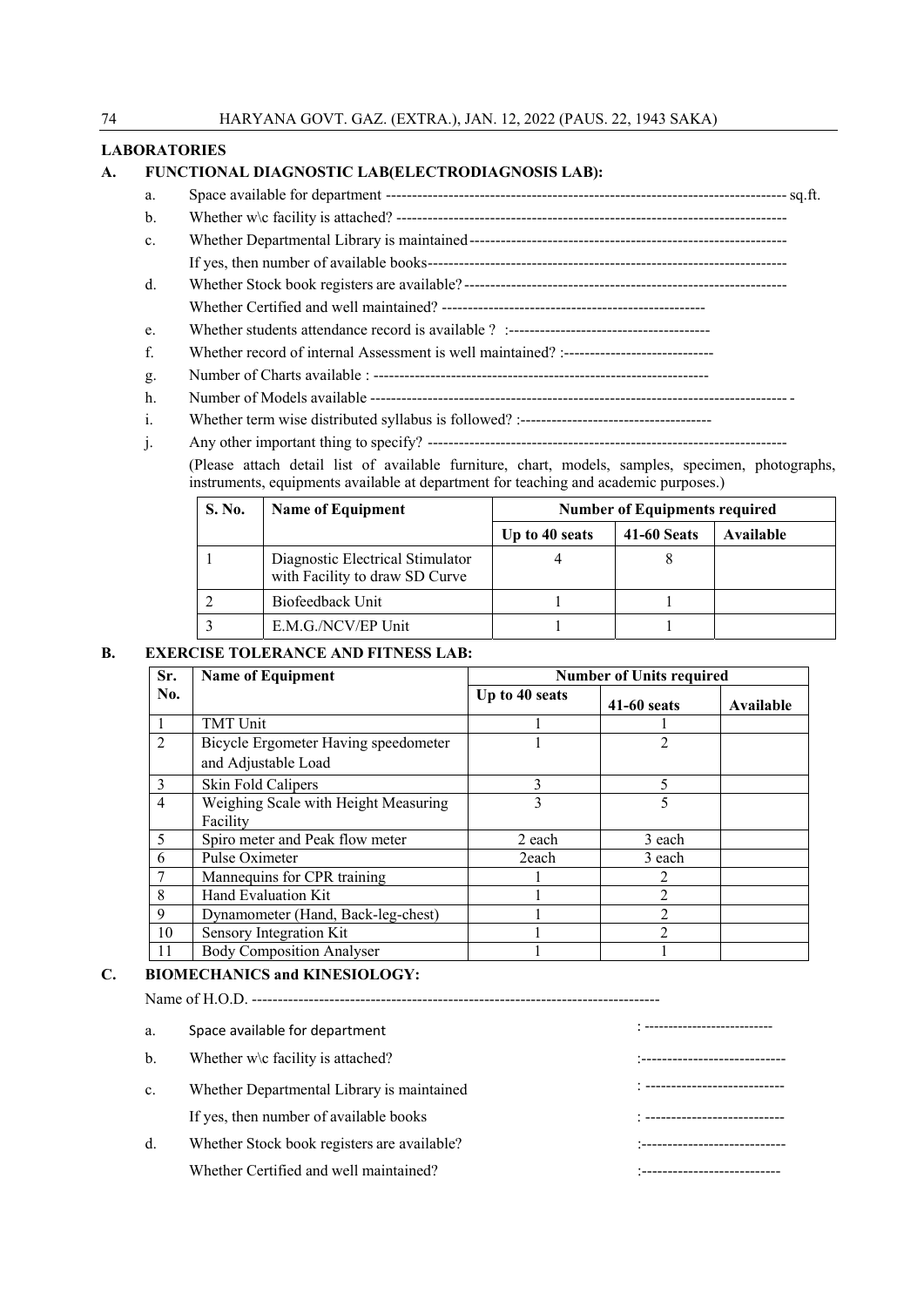- e. Whether students attendance record is available? :-----------------------------------
- f. Whether record of internal Assessment is well maintained? :-------------------------
- g. Number of Charts available: --------------------------------------------------------------
- h. Number of Models available: -------------------------------------------------------------
- i. Whether term wise distributed syllabus is followed? :----------------------------------
- j. Any other important thing to specify?-----------------------------------------------------

-----------------------------------------------------------------------------------------------------

(Please attach detail list of available furniture, chart, models, samples, specimen, photographs, instruments, equipments available at department for teaching and academic purposes.)

| Sr. | <b>Name of Equipment</b>                          | <b>Number of Units required</b> |               |           |
|-----|---------------------------------------------------|---------------------------------|---------------|-----------|
| No. |                                                   | Up to 40 seats                  | $41-60$ seats | Available |
|     | <b>Full Size Postural Mirrors</b>                 |                                 |               |           |
|     | Plumb Line                                        | 8                               | 12            |           |
|     | Various Orthosis & Proshesis for<br>demonstration | 1 set                           | 2 sets        |           |
|     | Goniometers $(360, 180 \&$ Finger)                | 6 sets                          | 8 sets        |           |
|     | Stadiometer                                       |                                 |               |           |
|     | Weighing machine                                  |                                 |               |           |
|     | <b>Measuring Tapes</b>                            |                                 |               |           |

 **Desirable Units:** Isokinetic Unit & Gait Analysis Unit.

#### **D. MEDICAL PHYSICS AND FUNDAMENTALS OF ELECTROTHERAPY LAB:**

Name of H.O.D. :

| a.             | Space available for department                            | sq.ft.                             |
|----------------|-----------------------------------------------------------|------------------------------------|
| b.             | Whether $w \ c$ facility is attached?                     | :---------------------------       |
| $\mathbf{c}$ . | Whether Departmental Library is maintained                | : ---------------------------      |
|                | If yes, then number of available books                    | : ---------------------------      |
| $d_{\cdot}$    | Whether Stock book registers are available?               | :---------------------------       |
|                | Whether Certified and well maintained?                    | *-----------------------------     |
| e.             | Whether students attendance record is available?          | :---------------------------       |
| f.             | Whether record of internal Assessment is well maintained? | --------------------------         |
| g.             | Number of Charts available                                |                                    |
| h.             | Number of Models available                                |                                    |
| i.             | Whether term wise distributed syllabus is followed?       | . ________________________________ |
| $\mathbf{1}$ . |                                                           |                                    |

(Please attach detail list of available furniture, chart, models, samples, specimen, photographs, instruments, equipments available at department for teaching and academic purposes.)

 $-$ 

| Sr. No. | <b>Name of Equipment</b>        |                | <b>Number of Units required</b> |           |  |
|---------|---------------------------------|----------------|---------------------------------|-----------|--|
|         |                                 | Up to 40 seats | 41-60 seats                     | Available |  |
|         | Galvanometer                    |                |                                 |           |  |
|         | Ammeter                         |                |                                 |           |  |
|         | Voltmeter                       |                |                                 |           |  |
|         | Potentiometer                   |                |                                 |           |  |
|         | Multimeter (Analogue & Digital) |                |                                 |           |  |
|         | Variable Resistance (Rheostat)  |                |                                 |           |  |
|         | Variable Capacitance            |                |                                 |           |  |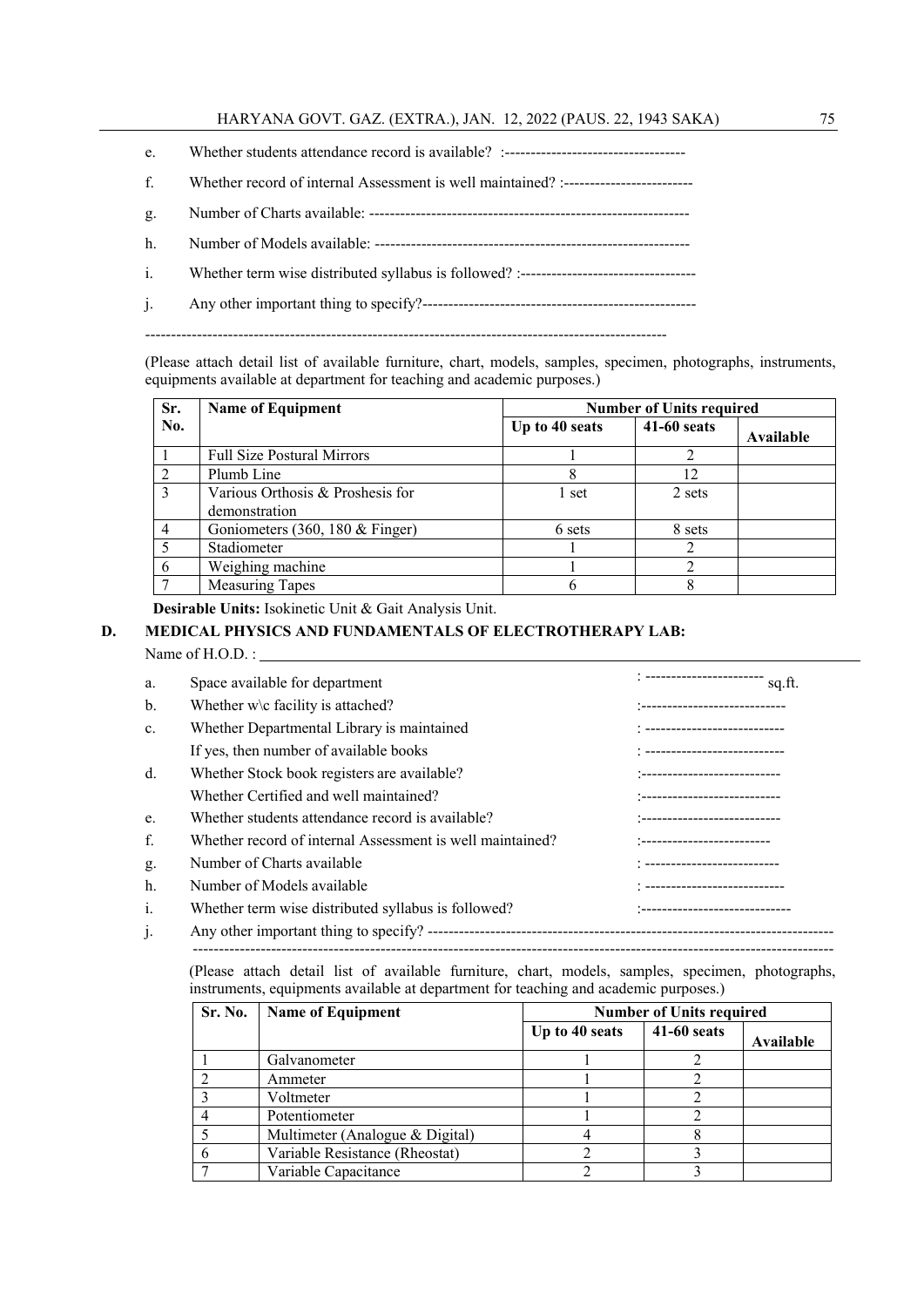| <b>Sr. No.</b> | <b>Name of Equipment</b>       |                | <b>Number of Units required</b> |           |
|----------------|--------------------------------|----------------|---------------------------------|-----------|
|                |                                | Up to 40 seats | 41-60 seats                     | Available |
| 8              | Batteries (6 V, 12 V)          | 2              | 4                               |           |
| 9              | Dry Cells $(1.5 V, 3 V)$       | $\overline{c}$ |                                 |           |
| 10             | Oscilloscope                   | $\mathfrak{D}$ | 4                               |           |
| 11             | Votaic Cell                    |                | $\mathfrak{D}$                  |           |
| 12             | Daniel cell                    |                | $\mathfrak{D}$                  |           |
| 13             | Lechlanche Cell                |                | 2                               |           |
| 14             | Lead Acid Accumulator          |                |                                 |           |
| 15             | Edison Cell                    |                | $\mathfrak{D}$                  |           |
| 16             | Transformer (Step down)        | 2              | 4                               |           |
| 17             | Transformer (Step up)          | $\overline{c}$ |                                 |           |
| 18             | Dynamo model AC/DC             | $\overline{2}$ |                                 |           |
| 19             | Safety devices (Fuses-5A, 15A) | 4              | 6                               |           |
| 20             | Magnetic needle                | 4              | h                               |           |
| 21             | Bar magnet                     | 4              |                                 |           |
| 22             | Electromagnet                  | 4              |                                 |           |

#### **E. ELECTROTHERAPY LAB:**

Name of H.O.D. :

| a.<br>b.       | Space available for department<br>Whether w\c facility is attached? | . <u>-------------------------</u><br>sq.ft.<br>:---------------------------- |
|----------------|---------------------------------------------------------------------|-------------------------------------------------------------------------------|
| $\mathbf{c}$ . | Whether Departmental Library is maintained                          |                                                                               |
|                | If yes, then number of available books                              | : ---------------------------                                                 |
| $d_{\cdot}$    | Whether Stock book registers are available?                         | :----------------------------                                                 |
|                | Whether Certified and well maintained?                              | :-------------------------                                                    |
| e.             | Whether students attendance record is available?                    | '------------------------------                                               |
| f.             | Whether record of internal Assessment is well maintained?           | -----------------------------                                                 |
| g.             | Number of Charts available                                          |                                                                               |
| h.             | Number of Models available                                          | : ------------------------------                                              |
| i.             |                                                                     |                                                                               |

#### j. Any other important thing to specify? ----------------------------------------------------- ---------------------------------------------------------------------------------------------------------------------------

(Please attach detail list of available furniture, chart, models, samples, specimen, photographs, instruments, equipments available at department for teaching and academic purposes.)

| Sr.            | <b>Name of Equipment</b>                                               |                | <b>Number of Units required</b> |                  |  |
|----------------|------------------------------------------------------------------------|----------------|---------------------------------|------------------|--|
| No.            |                                                                        | Up to 40 seats | <b>41-60 seats</b>              | <b>Available</b> |  |
| 1              | Hydrocollator Hot Pack Unit                                            |                |                                 |                  |  |
| $\overline{2}$ | Paraffin Wax Bath                                                      |                | $\mathfrak{D}$                  |                  |  |
| 3              | Short Wave Diathermy $-500$<br>watts with both Disc and pad electrodes | 2              | $\overline{c}$                  |                  |  |
| $\overline{4}$ | Microwave Diathermy                                                    |                |                                 |                  |  |
| 5              | Diagnostic Electrical Stimulator                                       | 4              | 8                               |                  |  |
| 6              | Interferential Therapy                                                 | 2              | 3                               |                  |  |
| 7              | T.E.N.S (Four Channel)                                                 | 3              | 5                               |                  |  |
| 8              | Ultrasound Therapy Unit                                                | 2              | 4                               |                  |  |
| 9              | <b>Electronic Traction Unit</b><br>(Cervical & Lumbar)                 | $\overline{2}$ | 3                               |                  |  |
| 10             | Whirlpool Bath                                                         |                |                                 |                  |  |
| 11             | Contrast Bath                                                          |                |                                 |                  |  |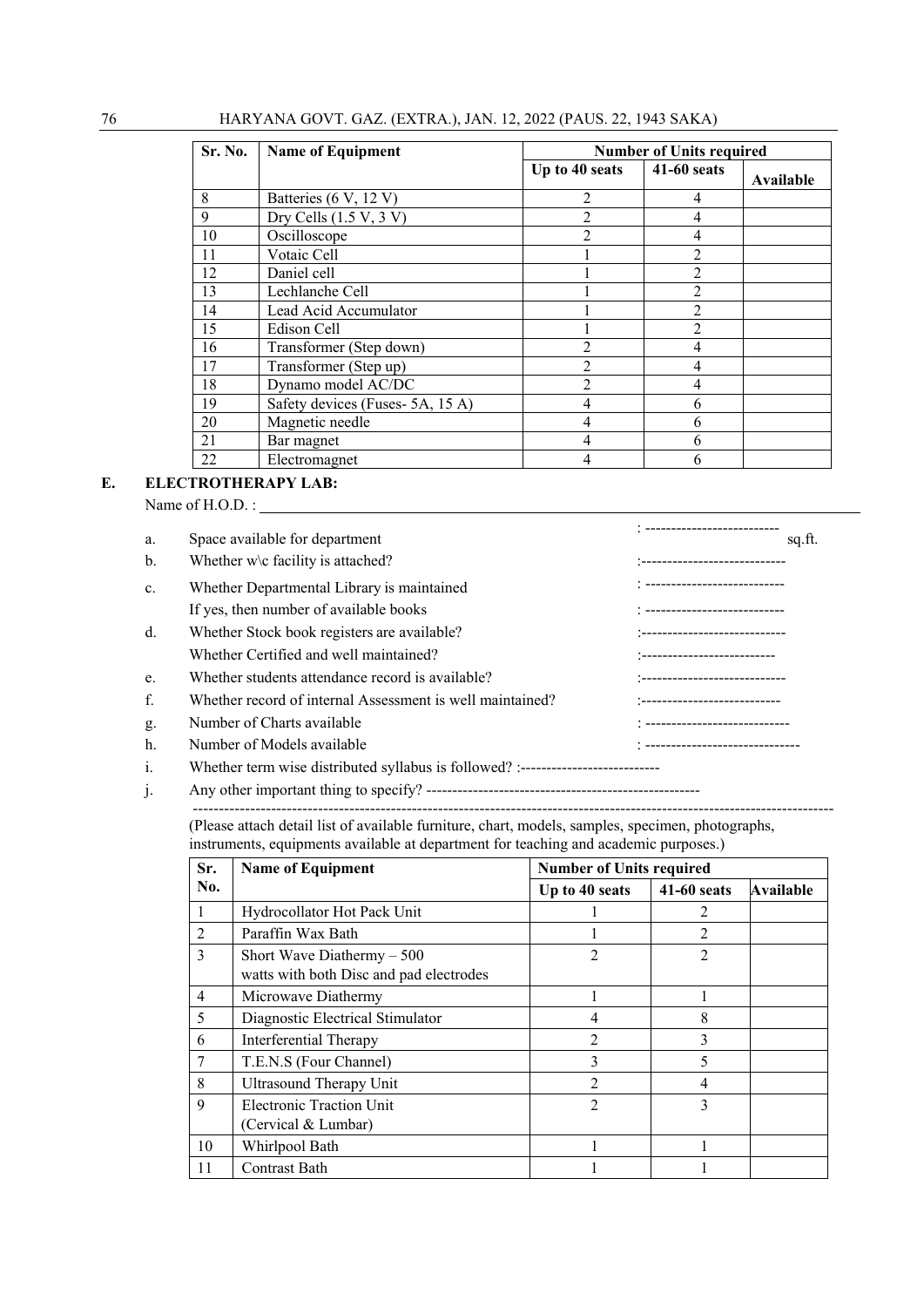HARYANA GOVT. GAZ. (EXTRA.), JAN. 12, 2022 (PAUS. 22, 1943 SAKA) 77

| Sr. | <b>Name of Equipment</b> |                | <b>Number of Units required</b> |           |  |
|-----|--------------------------|----------------|---------------------------------|-----------|--|
| No. |                          | Up to 40 seats | <b>41-60 seats</b>              | Available |  |
| 12  | UVR Lamp                 |                |                                 |           |  |
| 13  | <b>IRR</b> Lamp          |                |                                 |           |  |
| 14  | Laser Therapy Unit       |                |                                 |           |  |
| 15  | Cryotherapy Unit         |                |                                 |           |  |
| 16  | CPM Unit (Lower Limb)    |                |                                 |           |  |
| 17  | CPM Unit (Upper Limb)    |                |                                 |           |  |

#### **F. EXERCISE THERAPY LAB:**

Name of H.O.D. :

| a.             | Space available for department                                                   | ----------------------<br>sq.ft. |
|----------------|----------------------------------------------------------------------------------|----------------------------------|
| b.             | Whether $w \cdot c$ facility is attached?                                        | :----------------------------    |
| $\mathbf{c}$ . | Whether Departmental Library is maintained                                       | : --------------------------     |
|                | If yes, then number of available books                                           | : --------------------------     |
| d.             | Whether Stock book registers are available?                                      | -----------------------------    |
|                | Whether Certified and well maintained?                                           | :--------------------------      |
| e.             | Whether students attendance record is available?                                 | :---------------------------     |
| f.             | Whether record of internal Assessment is well maintained?                        | *--------------------------      |
| g.             | Number of Charts available                                                       | : -------------------------      |
| h.             |                                                                                  |                                  |
| i.             | Whether term wise distributed syllabus is followed? :--------------------------- |                                  |
|                |                                                                                  |                                  |

Any other important thing to specify? -----------------------------------------------------------------

 (Please attach detail list of available furniture, chart, models, samples, specimen, photographs, instruments, equipments available at department for teaching and academic purposes.)

| Sr.            | <b>Name of Equipment</b>                         | <b>Number of Units required</b> |                    |           |
|----------------|--------------------------------------------------|---------------------------------|--------------------|-----------|
| No.            |                                                  | Up to 40 Seats                  | <b>41-60 Seats</b> | Available |
| 1              | <b>Parallel Bars</b>                             | $\mathfrak{D}$                  | $\overline{c}$     |           |
| $\overline{2}$ | Wall Ladder                                      | 1                               | $\overline{2}$     |           |
| 3              | <b>Static Cycles</b>                             | 3                               | $\overline{4}$     |           |
| $\overline{4}$ | <b>Suspension Apparatus</b>                      | 1                               | 1                  |           |
| 5              | Shoulder Wheel                                   | 3                               | $\overline{4}$     |           |
| 6              | T-Pulley                                         | $\overline{2}$                  | $\overline{2}$     |           |
| 7              | Finger Ladder                                    | $\overline{2}$                  | $\overline{2}$     |           |
| 8              | Hand Exercise Kit                                | 1                               | $\overline{2}$     |           |
| 9              | Multiple Exercise Chair/Machine                  | 1                               | $\overline{2}$     |           |
| 10             | Tilt Table                                       | 1                               | $\overline{2}$     |           |
| 11             | Exercise Mat 4"Thick $(6'x 3')$                  | 1 pair                          | 2 pair             |           |
| 12             | Walkers of Adjustable Height with and<br>Casters | 3                               | 5                  |           |
| 13             | <b>Elbow Crutches</b>                            | 3 pairs                         | 4 pairs            |           |
| 14             | <b>Axillary Crutches</b>                         | 3 pairs                         | 4 pairs            |           |
| 15             | Walking sticks                                   | $\overline{4}$                  | 6                  |           |
| 16             | Wheel Chairs-Adult size Paediatric size          | 1                               | $\overline{c}$     |           |
|                |                                                  | 1                               | $\mathfrak{D}$     |           |
| 17             | Medicine Balls (1 Kg-5 Kg)                       | 1 set                           | 2 sets             |           |
| 18             | Dumbells $(1/2$ Kg – 5 Kg)                       | 2 sets                          | 3 sets             |           |
| 19             | Quadriceps Table                                 | 1                               | $\overline{2}$     |           |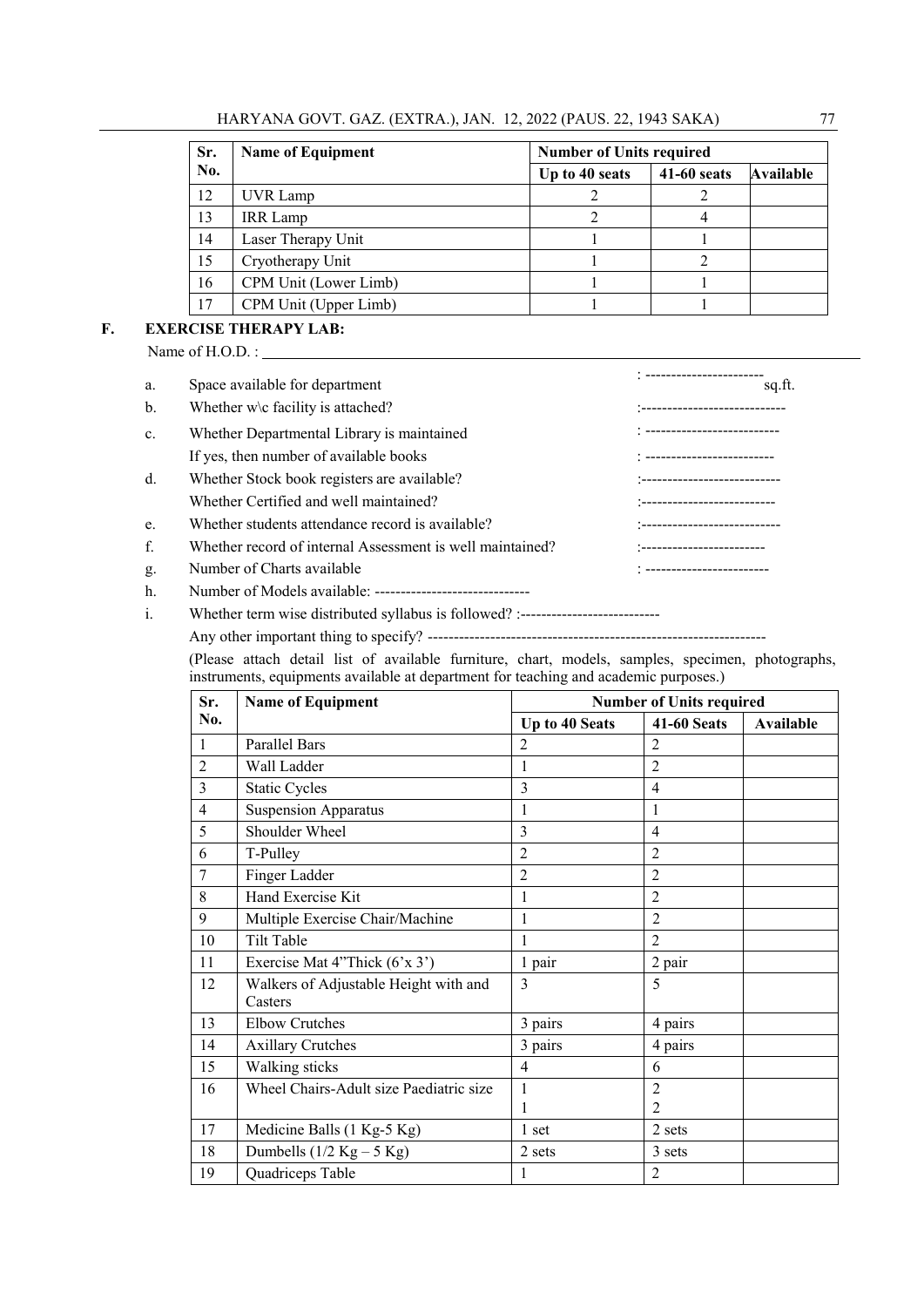| Sr. | <b>Name of Equipment</b>                               | <b>Number of Units required</b> |                    |           |
|-----|--------------------------------------------------------|---------------------------------|--------------------|-----------|
| No. |                                                        | Up to 40 Seats                  | <b>41-60 Seats</b> | Available |
| 20  | Self exercising equipment for all<br>peripheral joints | 1 set                           | 2 sets             |           |
| 21  | Swiss Balls & Bolsters                                 | 2 sets                          | 4 sets             |           |
| 22  | Trampoline (various sizes)                             | 1 set                           | 1 set              |           |
| 23  | Weight Cuffs                                           | 1 set                           | 2 sets             |           |
| 24  | Balance Board (Adult & Paediatric                      | 2                               | 4                  |           |
| 25  | Goniometers (360, 180 & Finger)                        | 4 sets                          | 6 sets             |           |
| 26  | <b>Treatment Couches</b>                               | 3                               | 4                  |           |
| 27  | <b>Standing Frame</b>                                  |                                 | $\overline{2}$     |           |
| 28  | CP Chairs                                              |                                 | 2                  |           |
| 29  | Wedges                                                 | 1 Set                           | 2 Sets             |           |
| 30  | Peg Boards                                             | $\overline{2}$                  | 3                  |           |

#### **G. ANATOMY LAB**

-Whether well equipped? Yes / No

-Number of Dissected Specimens (minimum 15 are required)

-Number of Mannequins (Minimum 2, 3 & 4 Nos for 30, 40/50 & 60 students respectively)

-Number of Models (Minimum 20 are required)

-Museum (as per requirement of syllabus & strength of students) Yes / No

### **H. PHYSIOLOGY LAB:**

Adequate facility for experiments and demonstrations as per the requirement of the syllabus i.e. blood studies, Nerve muscle studies, spirometery, exercise physiology etc.

Available/Deficient

#### **I. COMPUTER LAB**

No. of Computers:

(Ratio should be maintained as 1 computer for 3 students) Broadband Internet Connectivity Yes /No) **J. STAFFING PATTERN FOR PHYSIOTHERAPY COURSE** 

|              | Required               | Available |
|--------------|------------------------|-----------|
| Before the   |                        |           |
| start of 1st | Professor $-1$         |           |
| year of BPT  | Assoc. Prof. $-2$      |           |
| course       | Asst. Prof. $-3$       |           |
|              | Demonstrator $-2$      |           |
|              | Jr. Physiotherapist -4 |           |
| Before the   |                        |           |
| start of 2nd | Professor $-1$         |           |
| year of BPT  | Assoc. Prof. $-2$      |           |
| course       | Asst. Prof. $-5$       |           |
|              | Demonstrator $-3$      |           |
|              | Jr. Physiotherapist -5 |           |
| Before the   |                        |           |
| start of 3rd | Professor $-2$         |           |
| year of BPT  | Assoc. Prof. $-3$      |           |
| course       | Asst. Prof. $-5$       |           |
|              | Demonstrator $-3$      |           |
|              | Jr. Physiotherapist -6 |           |
| Before the   |                        |           |
| start of 4th | Professor $-2$         |           |
| year of BPT  | Assoc. Prof. $-4$      |           |
| course       | Asst. Prof. $-6$       |           |
|              | Demonstrator $-4$      |           |
|              | Jr. Physiotherapist -6 |           |